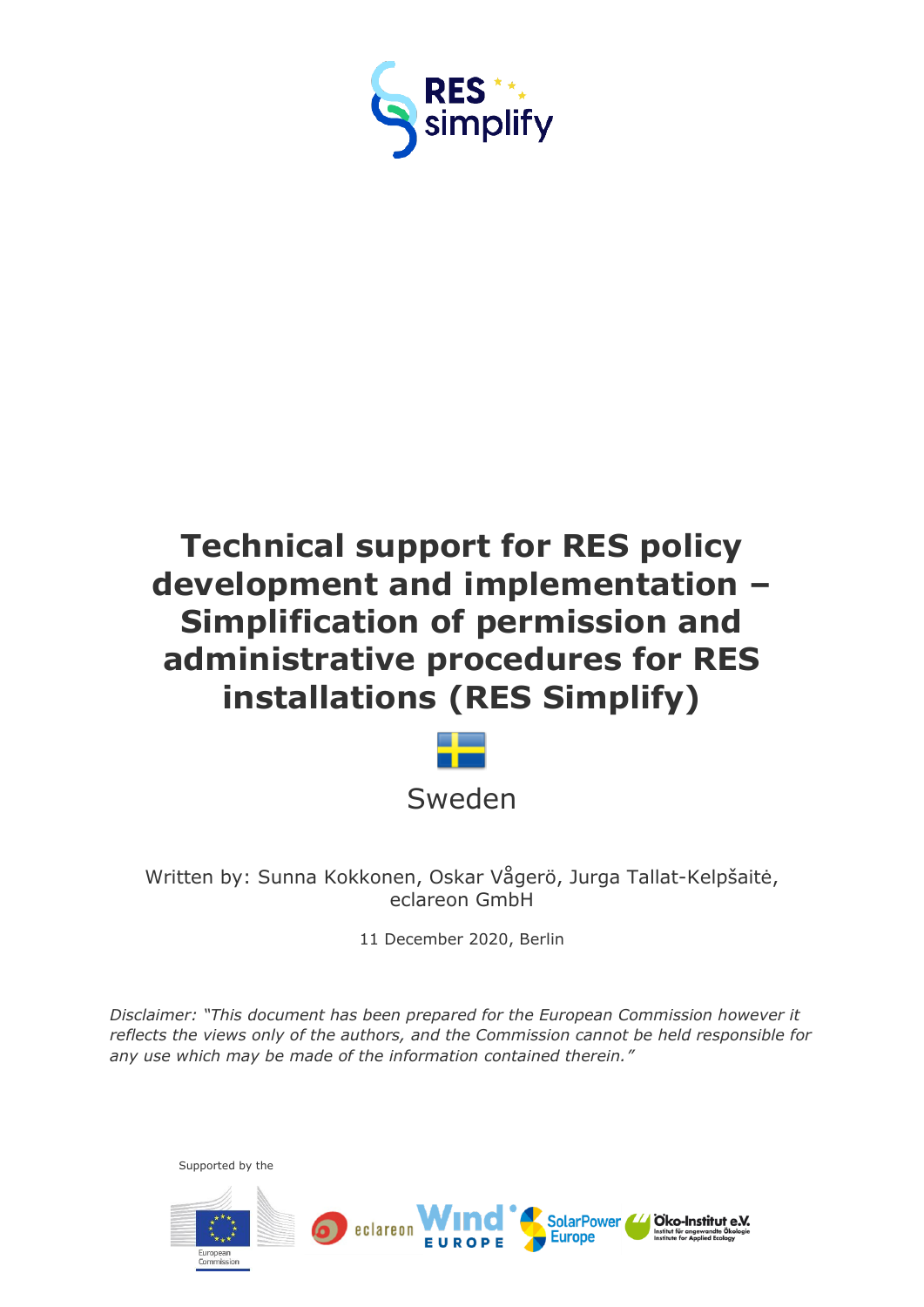## <span id="page-1-0"></span>**Executive summary**

Sweden's energy supply is characterised by a very large share of renewable energy in especially electricity and heating production. The Swedish approach to promoting renewable energy production is technology neutral; the free market, not the state, steers where new RES installations and power plants are constructed, and which technologies are used.

Wind power is the most rapidly expanding RES-E technology in Sweden. However, without significant permitting struggles and delays, it could grow substantially faster. According to the Swedish Wind Energy Association (SWEA), there are two long permitting procedures that slow down wind power projects the most: environmental permits and grid connection (concession) (SWEA, 2019b). SWEA encourages the Swedish Government to adopt policies towards speeding up and harmonising the two. Furthermore, wind power projects can be blocked by two authorities without a chance to appeal the decision: the Swedish Defence Forces and the municipality, in which the planned wind park would be located. The interests of wind power developers, municipalities and the armed forces could be better aligned in order to benefit all.

An impressive amount of Swedish homes have installed a heat pump as a heating system in the last two decades. Most of small and medium-sized heat pumps do not require any permits or a simple registration, but even in case of the ones that do (geothermal heat pumps), the procedure is rather uncomplicated and quick. The simple permitting procedure may be the key to heat pumps' success in Sweden.

Table 1 contains a traffic light assessment of the relevant process steps for the installation of onshore wind, offshore wind and geothermal heat pumps in Sweden.



*Table 1: Traffic light assessment of the relevant process steps*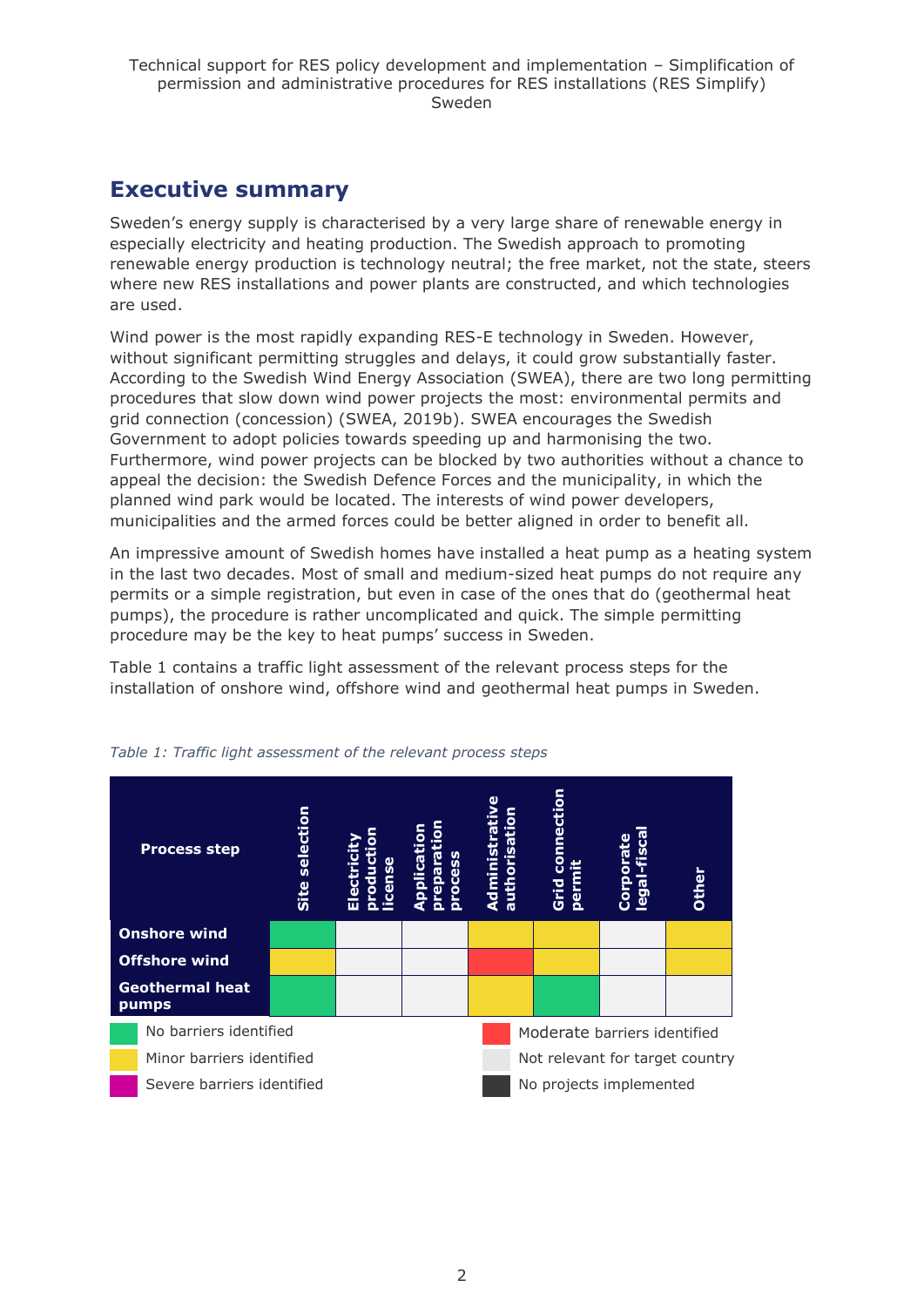## **Table of contents**

| 6. Indicators to measure the performance of the overall process20 |
|-------------------------------------------------------------------|
|                                                                   |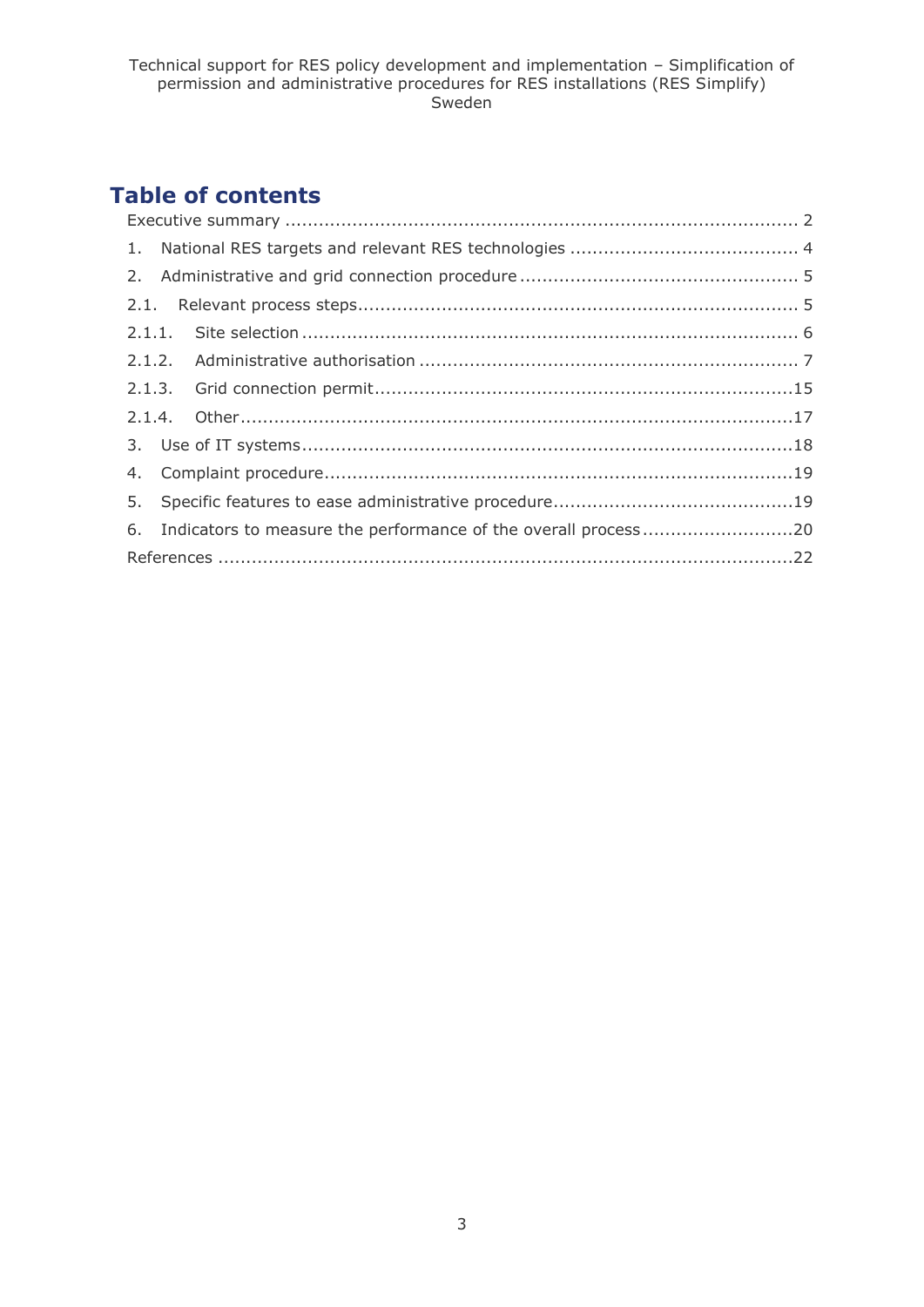## <span id="page-3-0"></span>**1. National RES targets and relevant RES technologies**

Sweden is a renewable energy frontrunner in Europe with its already virtually fossil-free electricity production. For decades, Swedish electricity production has relied heavily on nuclear power and hydropower. In addition, Sweden uses a lot of bioenergy in heating and industrial processes (International Energy Agency, 2019). However, the share of these traditional energy source is not projected to grow significantly during the next decade (NECP, 2018).

Sweden does not have a national 2030 target for renewable energy, but it has set a target of reaching 100% renewable electricity production by 2040 (NECP, 2018). The target is not legally binding nor indicates that all Swedish nuclear power plants would be phased out by 2040. According to the Swedish Energy Agency 2016 trajectory, the share of RES-E will be 65% of final consumption by 2030 (ibid.). The NECP remains technology neutral, emphasizing the profitability of any technology as an important factor for developing the country's energy system in the near future.

The focus of this report lies in wind power, both onshore and offshore, since both are projected to increase exponentially in the next decade (and two). According to the Swedish Wind Energy Association (SWEA), the Swedish wind power production is projected to expand from the current 20 TWh to 'at least 90 TWh' in 2040, out of which offshore wind would constitute a third (SWEA, 2019a). The same trajectory estimates an annual wind power production of 60TWh by 2030.

Wind power is an excellent fit to the Swedish energy mix as together with the largest electricity production technology, hydropower, there will be opportunities to balance and shift electricity production. Still, there are serious delays and issues with wind power permitting in Sweden, and those bottlenecks need to be solved in order to reach the most favourable wind power production trajectories.

Figure 1 displays the annual deployment of PV and onshore wind between 2010 and 2019. While the wind power deployment took constantly place during the 2010's and an impressive growth in the past two years, the PV deployment started in the mid-2010's and increased over the last years.



*Figure 1: Annual installed capacity of PV and Wind onshore 2010-2019 (source: EurObserv'ER)*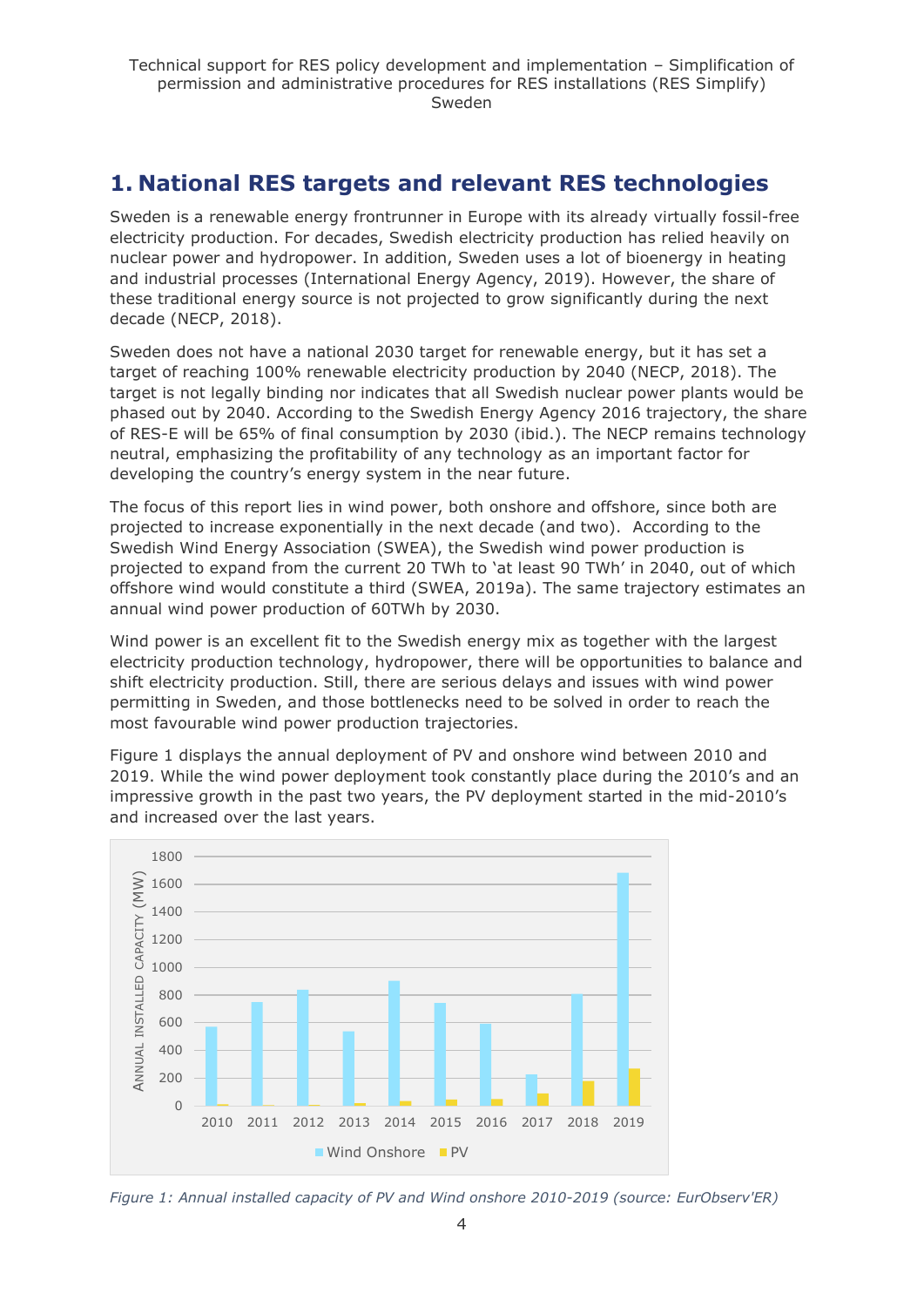Due to its northern location, Sweden also has a large need for heating, which contributes to a considerable share of the total energy consumption. Similar to the electricity sector, Sweden has not set a national 2030 target for the share of renewables in heating and cooling (NECP, 2018). According to a 2016 trajectory, the share of renewables in heating and cooling will increase slightly by one percentage point, to 69 %, by 2030. (ibid.). The development will be reached by increasing the usage of heat pumps, which is why this report will shed light to the successes and problems of small-scale ambient heat installations (heat pumps). The number of heat pumps installed in Sweden has risen rapidly, and the growth is projected to continue (SKVP, 2020; Swedish Energy Agency, 2017). As more than half of Swedish detached houses have installed a heat pump, the technology forms an integral part of the Swedish RES-H energy mix (Polarpumpen, 2020). The most common technologies in non-apartment houses (e.g., detached houses and row houses) are aerothermal and ground source heat pumps (geothermal or hydrothermal) (Swedish Energy Agency, 2017). This report will mainly address the permitting framework for geothermal (ground source) heat pumps as they are the only technology requiring permitting or at least a registration for small or medium-sized installations.

## <span id="page-4-1"></span><span id="page-4-0"></span>**2. Administrative and grid connection procedure**

## **2.1. Relevant process steps**

## Wind power

Site selection needs to be done as a first step, including acquiring the legal right to the area. The administrative authorisation process follows the site selection. As the box model is accepted in Sweden, the process may begin before the exact coordinates of the wind power plants are selected. The permission according to the Heritage Conservation Act (1988:950) needs to be included in the Environmental Impact Assessment (EIA) of the administrative authorisation process and should as such be done in parallel to the EIA.

The permission according to the Swedish Exclusive Economic Zone Act (1992:1140) and Act on the Continental Shelf (1966:314) need to be applied for in parallel to the EIA of the administrative authorisation process for installations located outside of the Swedish territorial waters at sea.

The application for grid connection, called 'concession', is not strictly interconnected with the administrative authorisation process but cannot be applied for unless the exact level of connected power for concession is known. As this is an outcome of the administrative authorisation process, the grid connection permit may sometimes only be started after the administrative authorisation process is finished. The corporate-legal-fiscal process of applying for electricity certificates and guarantees of origin can be done once the plant is in operation, and they are not covered by this report.

### Geothermal heat pumps

The process flow for small heat pump installations is rather simple: firstly, the applicants need to familiarise themselves with the local regulations set by the municipality in which the installation would be located. Some municipalities require only a notification of the construction, whereas others expect an action permit to be applied. In general, no building permits are needed for small geothermal (ground source) heat pumps. When the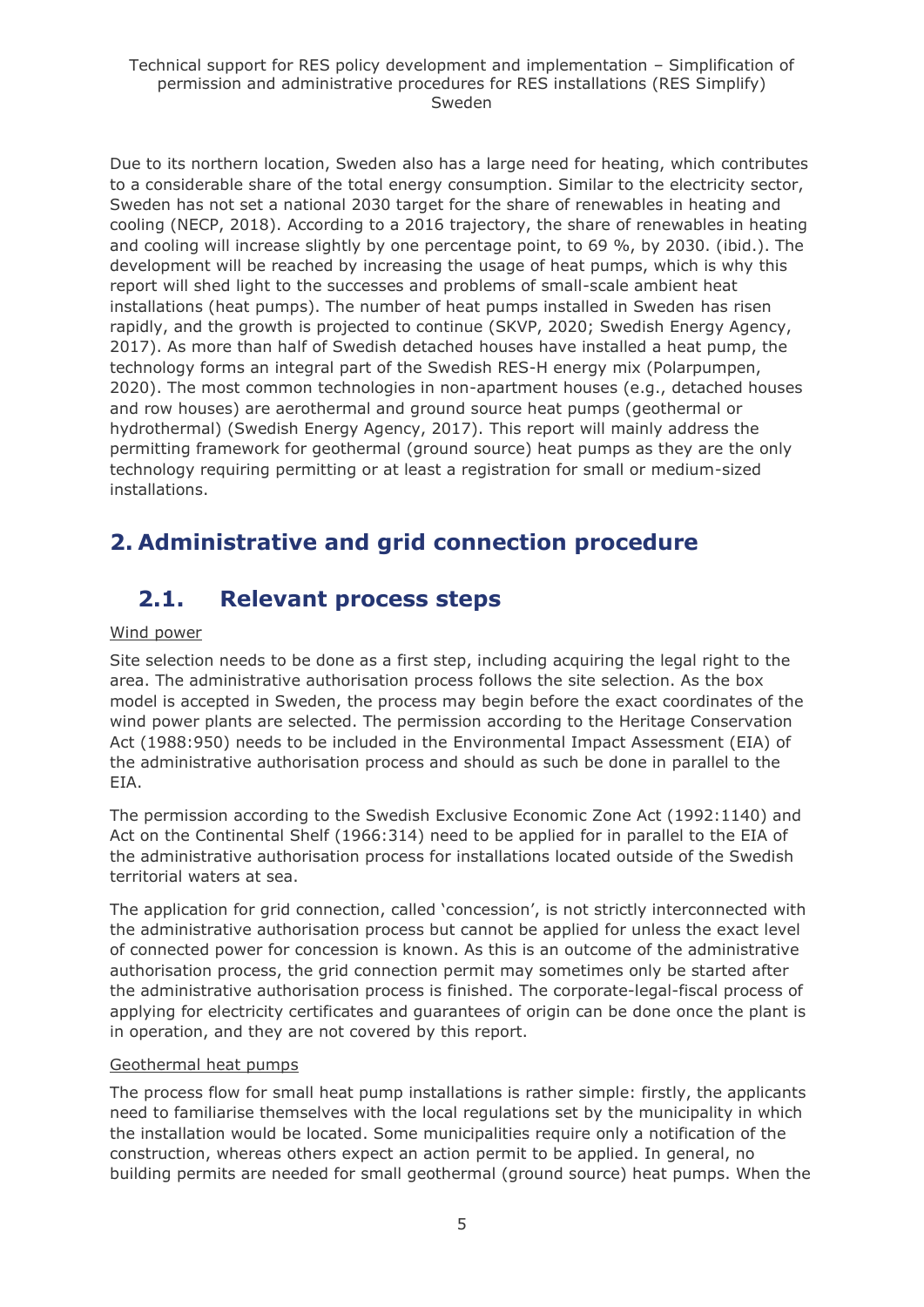<span id="page-5-0"></span>permit has been obtained, the installation can take place – within the legal limits for noise and other interference.

## **2.1.1. Site selection**

### **Process flow**

### Wind power

When deciding upon site for a new wind power project, the project developer is advised to consult the municipality regarding their general willingness to have wind power in the area, and if positive, which areas would be the most suitable for it. In the event of a larger installation or if the municipality lacks an overview, the county administrative board's regional plan may provide the necessary information. Furthermore, the developer is advised to investigate the proximity to the electricity grid and its distributional capacity. The project developer may then proceed to acquiring the legal rights to the land area needed for the wind power installation and all the surrounding infrastructure (Swedish Energy Agency, 2019a).

In Sweden, it is possible to construct a wind park without specifying the exact location of the wind turbines during the permitting procedure, but only later, during the construction phase. The system is called the 'box model' and it allows the developer to have more flexibility in the placement of the turbines and the technology used (Schmid, 2019). However, the box model cannot be applied for all wind power projects.

Since objects that exceed 20m of height outside of densely populated areas. or 45m inside densely populated areas risk affecting national interests of the Swedish Armed Forces, wind projects exceeding these values need to receive referral from the Swedish Armed Forces (Chapter 3 §9 Environmental Code). The Swedish Armed Forces offer an early consultation on whether a proposed project may interfere with national interests. However, the consultation outcome is only preliminary and the Armed Forces can, in theory, provide a different opinion at a later stage, i.e., in the environmental permitting and building permitting (if required) process consultations (Swedish Armed Forces, n.d). Most wind power developers consult the Ministry of Defence prior entering into the permitting process since there is no sense in applying for a permit for a wind park that can never be realised due Defence Forces opposition (Newell, 2020). In theory, it is possible to apply straight for relevant permits without consulting the Ministry of Defence but that can lead to considerable economic losses if the project comes to a halt due to Defence Forces opposition later. There is a spatial planning team in the Ministry of Defence that also responds to queries about the suitability of planned areas for wind power production. The interviewed experts did not communicate delays in their work.

All processes related to site selection are rather transparent except for the consultation with the Ministry of Defence to some extent. The Defence Forces have a defined onshore area where wind power development is not possible, but some of the information regarding sea areas is not publicly known (Newell, 2020). For example, almost the entire Swedish East coast is considered as an unsuitable location for wind power production due to national security interests.

In Sweden, the government does not have a coordinated plan of where wind power will be developed, either on land or offshore. Regional level spatial plans or marine plans may identify suitable sites, but these plans serve more as recommendations than any binding guidelines. The most important authority responsible for spatial planning in Sweden is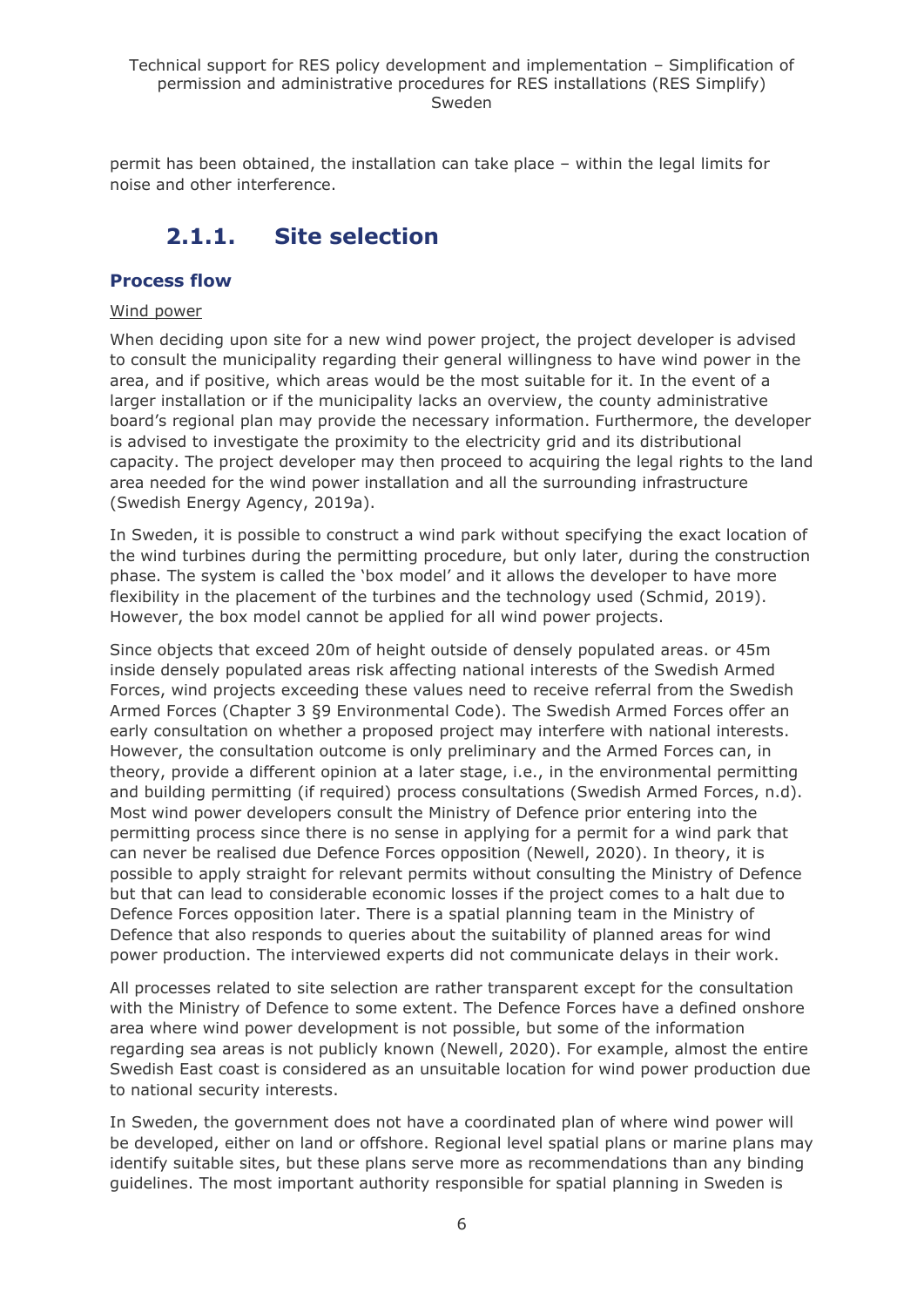the municipality, which prepares and adopts the comprehensive plan for the municipality as a whole, as well as development plans for residential areas (Schmid, 2019).

#### Geothermal heat pumps

When it comes to small and medium-sized ambient heat installations, site selection is not a highly relevant process step. Most areas are suitable for the installations, with the exception of ground-source heat pumps in ground water reservoirs.

## **Deadlines**

There is a spatial planning team in the Ministry of Defence that also responds to queries about the suitability of planned areas for wind power production. As this is a consultation, not an authorisation, there are no deadlines that apply to the responding of queries. The interviewed experts did not comment on the speed of the Ministry's responsiveness.

## **Detected barriers**

**Military resistance too broad and not well communicated.** The Swedish Armed Forces have the right to require the county administrative board and municipalities to withdraw a granted administrative authorisation permission (i.e., an environmental permit and a building permit when required) for a wind power plant even a long period of time after it has been granted. Wind turbines are questioned especially in southern Sweden as they can interfere with important radio communications during major accidents (e.g., serious nuclear accident). This is particularly difficult for the Swedish energy system as most wind power production is located in the North whereas most consumption and export take place in and from the Southern parts of the country. Therefore, the Swedish Armed Forces have restricted certain areas for the development of wind power. The restricted area was expanded in 2017 and this military involvement creates uncertainty for investors in and developers of wind power in Sweden (RNP, 2020). Another area where wind power development is significantly impacted is the Eastern coast and the seas surrounding it.

## **Identified good practice**

<span id="page-6-0"></span>No good practice related to this process was identified.

## **2.1.2. Administrative authorisation**

### **Process flow**

## *Environmental permit*

### Wind power (general guidelines)

In Sweden, the environmental permit procedure entails several elements that are often processed as separate permitting procedures, e.g., EIA, building permit, environmental permit and consultation of stakeholders. Therefore, in a way, the environmental permit can be interpreted as a step towards a one-stop-shop permitting procedure. The environmental permit is the single most important permitting procedure for large onshore wind power projects, together with the grid connection permit. Other permits or assessments may be necessary, too, and they are described briefly in the Section 2.1.4. of this report.

The legal basis for the environmental permit is established in Chapter 9 of the Environmental Code (1998:808), which also applies to wind power installations. The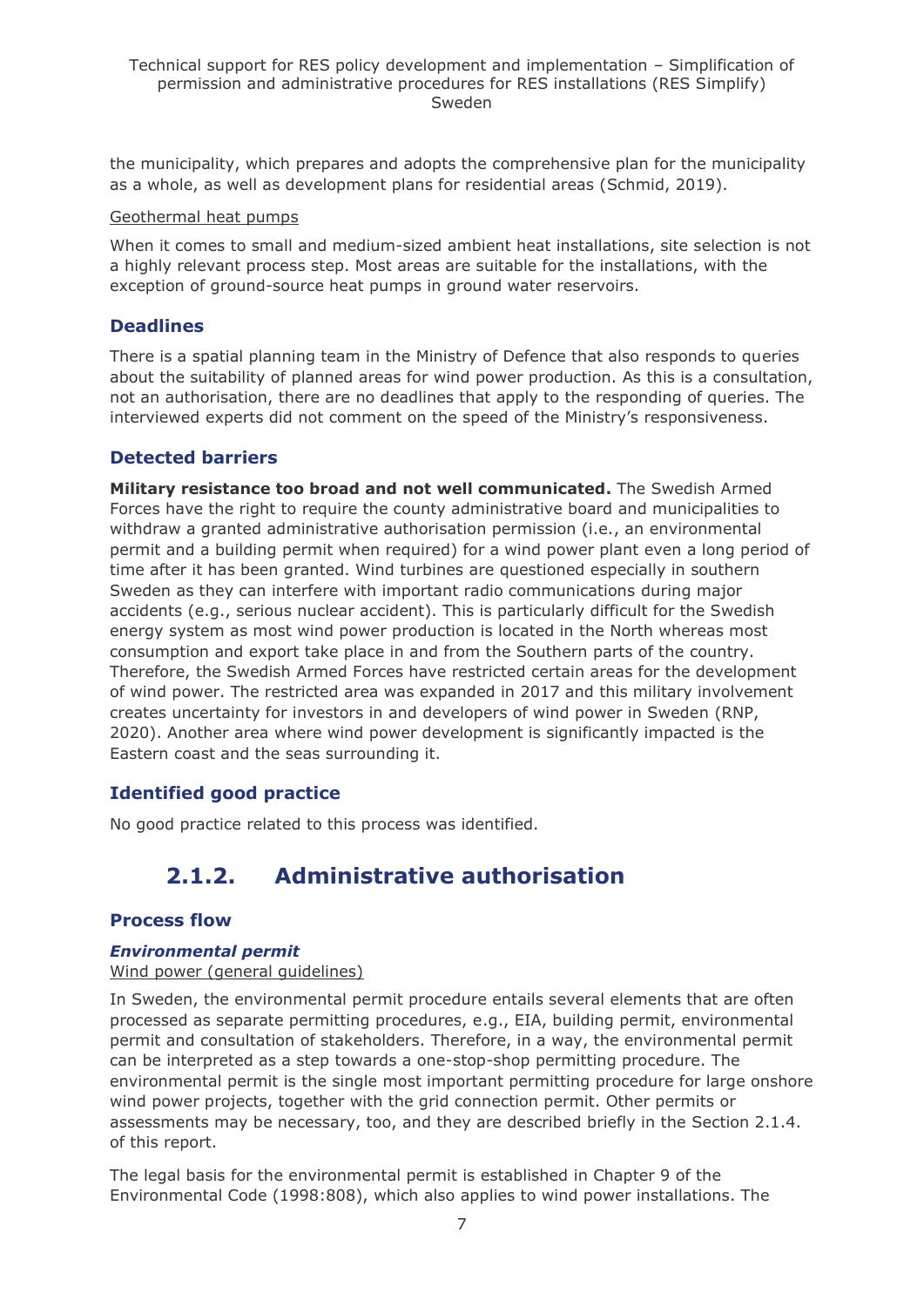environmental permit process includes conducting an EIA, which is codified in more detail in the Chapter 6 of the Environmental Code (1998:808).

An environmental permit is needed when:

- two or more wind turbines are located together and each of them have a total height over 150m;
- one wind turbine has a total height over 150m and is located in such a constellation as previously mentioned; or
- a wind turbine has a total height over 150m and is located together with another such wind turbine, if its operation starts later than the operation of another wind (ibid.).

The competent authority for environmental permits is usually the country administrative board but in case of projects with fewer than 2 wind turbines under 150m or fewer than 7 wind turbines under 120m, the planning authority is the municipality in which the project would be located (ibid.).

EIA is included in the environmental permitting process and entails large consultations with stakeholders, such as governmental authorities, municipalities, general public and non-governmental organisations (NGOs), potentially impacted by the planned project. The consultation period must exceed 3 weeks (Schmid, 2019). The consultation with citizens takes place through a consultation meeting ('samråd'), the invitation to which must be sent at least 3 weeks in advance, and after the consultation, citizens have 3 weeks to comment on the project (12:6 Environmental Code).

A specific environmental assessment means that the one intending to carry out the activity specified in Chapter 9 of the Environmental Code (1998:808), including wind power mainly due to its light and noise impact, shall:

- consult how an EIA is delimited,
- conduct such an EIA.
- submit said EIA to the permission-granting instance (county administrative board).

Once the developer submits the EIA to the county administrative board, the application and EIA will be made available to the public (public consultation) and will often be sent to the relevant authorities for review and a supplementing round of comments (SWEA, 2019a).

The application can only be approved by the competent authority if approved by the municipality, in which the project would be located. However, if there is significant urgency from a national point of view, the Government can approve the activity in accordance with Chapter 17 § 6 of the Environmental Code (1998:808).

Since 2009, municipalities have been able to veto a wind power project, which the county administrative board otherwise would have approved. The municipalities do not need to specify the reason behind their decision and there is no possibility to appeal against the municipal veto. Furthermore, there is no statutory deadline for the municipalities to respond. Under normal circumstances, a decision can be expected within 3 months. However, when local elections are approaching (6 months before), the politicians tend to postpone the decision until after election day. As such, the processing time for municipal approval may be longer every fourth year, which is the length of an election cycle (Schmid, 2019).

The Swedish Energy Agency and the Swedish Environmental Protection Agency have issued a guide for municipal approval (Swedish Energy Agency, 2015).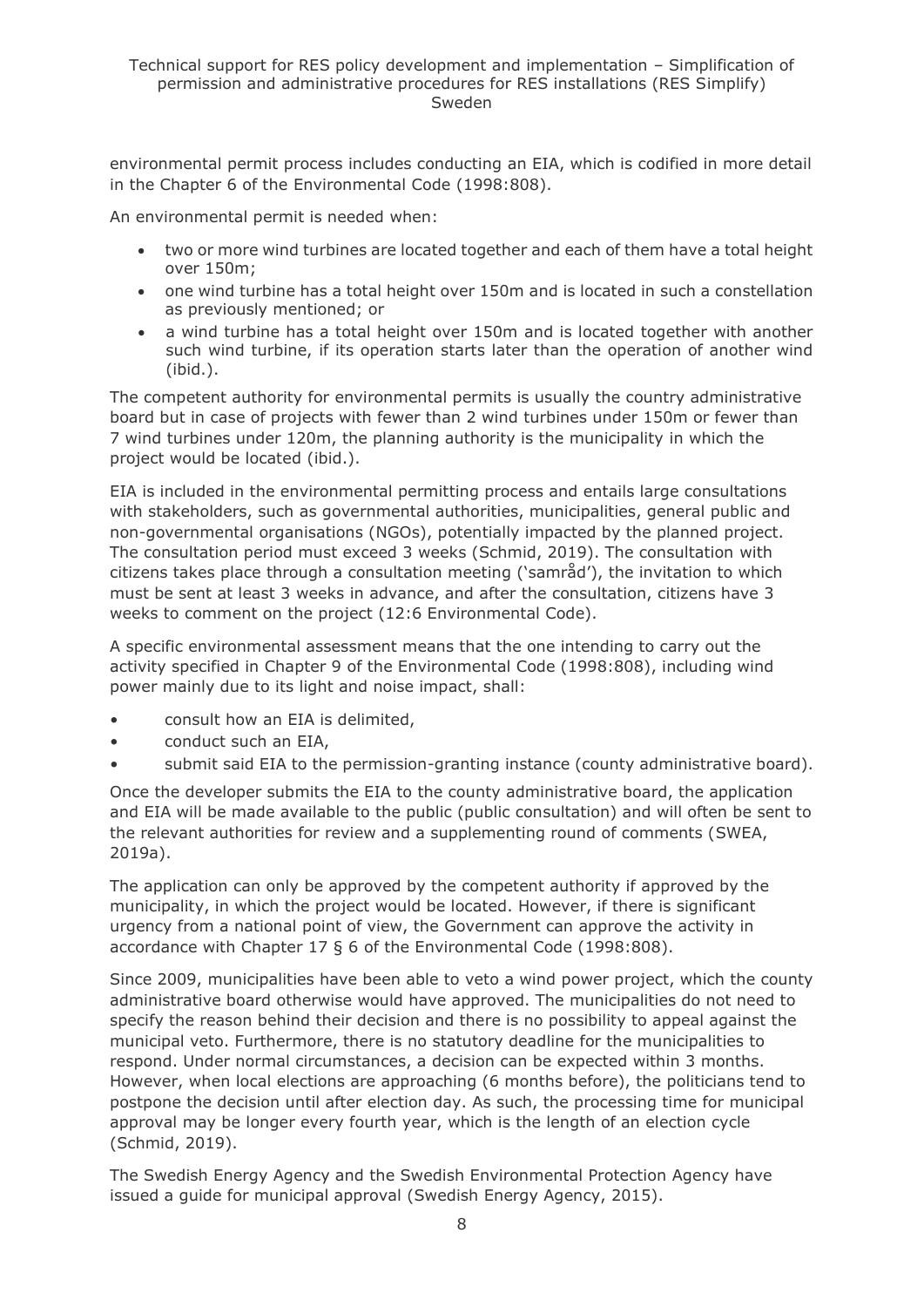**Small wind power projects** are exempt from the environmental permit procedure. Some of them, still, require a building permit, which is described later in this section. According to the Swedish Energy Agency (2019a), a notification (but not a permit) according to the Environmental Code (1998:808) is required when the total height of the wind turbine exceeds 50m, two or more wind turbines are placed together or a wind turbine is located next to another wind turbine, if its operation starts later than the operation of another wind turbine.

Simplified procedures are available for smaller wind power installations. The Environmental Code does not require installations to apply for an environmental permit but to submit a notification to the county administrative board in the following cases: if the total height of the wind turbine exceeds 50m, two or more wind turbines are placed together or a wind turbine is located next to another wind turbine, if its operation starts later than the operation of another wind turbine (SWEA, 2019a). In exceptional cases, small and middle-sized installations may still be subject to the environmental permit application regardless of the above mentioned criteria. In general, very small installations are not required to apply for neither an environmental permit nor a building permit, and middle-sized installations are usually exempt from the environmental permit process but subject to obtaining a building permit (ibid.)

Another simplified feature available for wind power projects is the '**box model'**, which allows the developer to apply for an environmental permit without determining the exact location of each turbine of the wind farm (Swedish Energy Agency, 2020). The idea behind the box model is to ensure flexibility in the exact technologies used as well as in turbine placement to ensure the highest possible energy production. The 'box model' attracted interest and attention in 2014–2018 as it was seen as a possibility to considerably lighten the administrative load in permitting procedures, leading to shorter permitting process duration (Darpö, 2020). However, the Land and Environmental Court has not applied the model to as many projects as initially thought, as the unclear placement of turbines complicates environmental impact assessment and nature conservation. In practice, developers applying for a 'box permit' also provide an alternative application with the exact turbine coordinates in case the 'box model' cannot be applied (ibid.). It is easier to get the wind power project approved within the 'box model' if the wind park area and the number of turbines are relatively small (ibid.).

Usually, environmental permits include provisions about the time frame in which the project has to become operational (Schmid, 2019). If the environmental permit expires, there is no possibility to extend the validity of an already issued permit: the applicant has to submit a new permit application and the long procedure starts over from the beginning (Andersson et al., 2020).

The same issue arises when repowering an old installation. Questions about repowering have emerged in the recent years as the oldest wind parks in Sweden are reaching the end of their life cycle. However, they are located on a site with ideal wind conditions that could be harnessed in the future, as well. Repowering may result in considerable changes in the wind park infrastructure as old, smaller turbines can be replaced with fewer but higher turbines (Andersson et al., 2020). Therefore, the owner of the existing wind power plant has to consult the county administrative board whether the current permit can be amended, or if a new permit will be necessary (ibid.). For repowering a smaller installation, a valid building permit and a notification to the municipality or the county administrative board (depending on the size of the installation) in line with the Swedish Environmental Code may be enough (ibid.).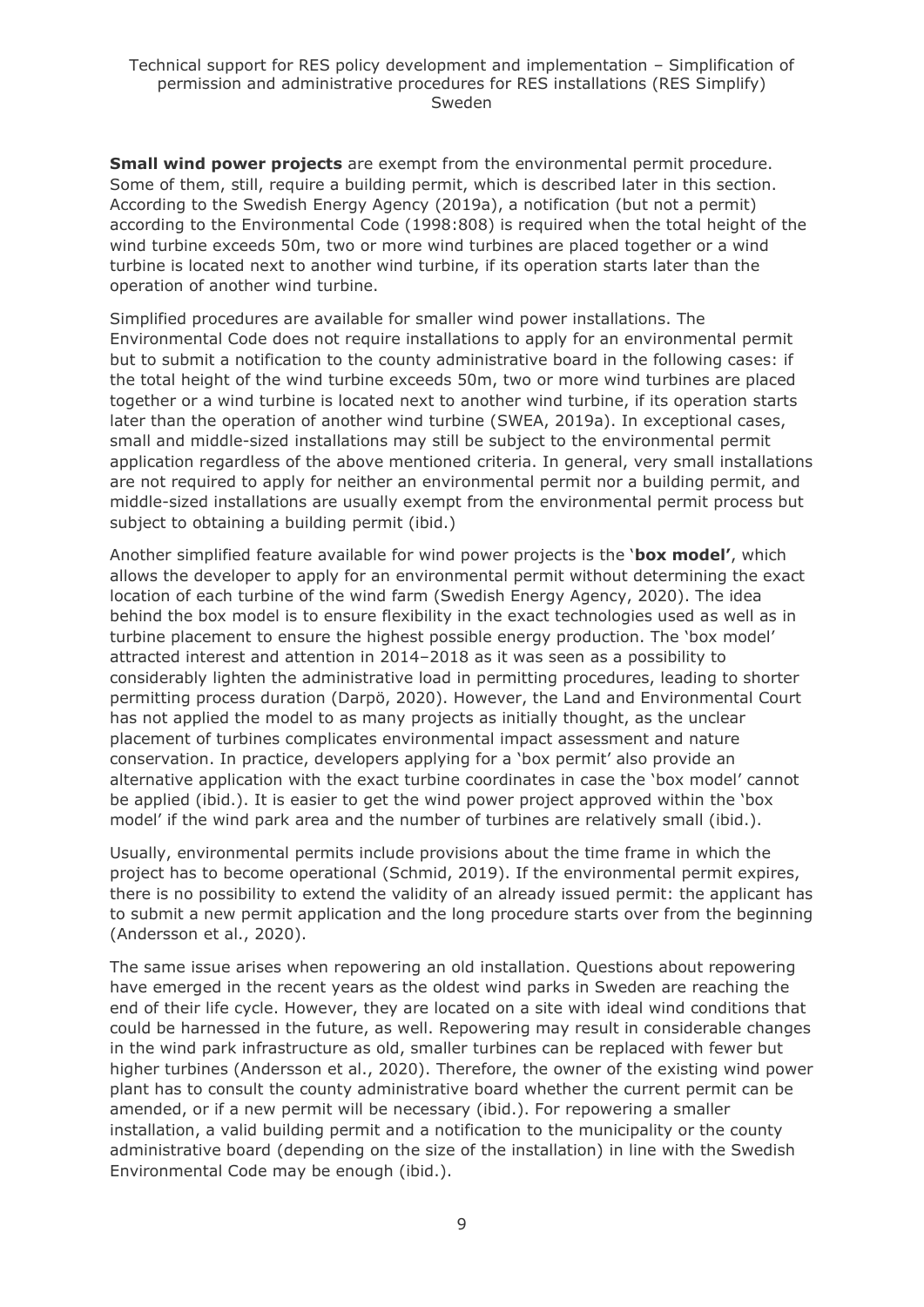Environmental permits usually cover also the decommissioning phase of the wind turbine's life cycle, and thus no new environmental permit is necessary for decommissioning (Andersson et al., 2020).

#### Nearshore wind

Nearshore wind turbines are permitted in a similar manner as onshore turbines if they are located less than 12 nautical miles from the coast, in the Swedish territorial waters (Newell, 2020). In other words, the environmental permit is the most important permitting procedure for nearshore wind farms and installations, and they are also subject to the municipal veto, which is a built-in feature of the procedure, as described earlier in this section. In addition, water-based permits and a permit according to the Continental Shelf Act are necessary for all installations located on sea (see more about offshore permits in Section 2.1.4.)

### *Building permit*

#### Wind power

Not all RES installations are required to obtain a building permit, but most small or medium-sized wind turbines that do not require a separate environmental permit are. Very small installations or the use of existing construction infrastructure for repowering without making significant changes can be exempt from it. Regarding onshore and offshore wind power, a building permit is only required when the total height of the construction, including wind turbine, exceeds 20m. So called 'mini-installations' with the maximum height of 20m and maximum rotor diameter of 3m may be exempted from a building permit if they are not located on a building or are not closer than their own height to a building (SWEA, 2019a). The second category of small installations, 'yard installations' are wind turbines between 20m and 50m of height and/or have rotors with a diameter of more than 3m. They are required to obtain a building permit but are usually exempt from the environmental permit (ibid.). Wind power projects larger than the limits for 'yard installations' are required to obtain the environmental permit, and the procedure integrates also the building permit process (ibid.). Thus, separate building permits are not required for large wind turbines and wind parks. The competent authority for applying for a building permit is the Building Committee of the local municipality (Chapter 9 section 20, Planning and Building Act).

The building permit procedure includes a hearing of neighbours or other locals that would be directly affected by the planned installation. The building permit also contains information on the period of validity of the permit and the authority in charge of possible inspections (Chapter 9, section 40 Planning and Building Act). The permit decision must also be made available to the public (Chapter 9, section 41 Planning and Building Act).

#### *Permits for small and medium-sized heat pumps*

Most heat pumps are not subject to any permitting procedures, with the exception of geothermal heat pumps that require a certain amount of drilling. They are subject to the Ordinance 1998:899, which states that all heat pump installations extracting heat from the ground, surface water or groundwater are required to either report their activity or apply for a permit. The installer is also required to report on the conducted drilling activity to the Geological Survey of Sweden. The minimum requirement is that the installations are reported to the municipality, in which they are located (art. 17, Ordinance 1998:899). The municipality also has the right to require the installations to acquire a 'drilling permit' (names vary in different municipalities) (ordinance 2013:251; ordinance 1998:899). The municipality can decide for itself how the permit is applied for and what is required for an application (e.g., public consultation, impact assessments) (Willis, 2020). In densely populated areas such as the city of Stockholm, the permit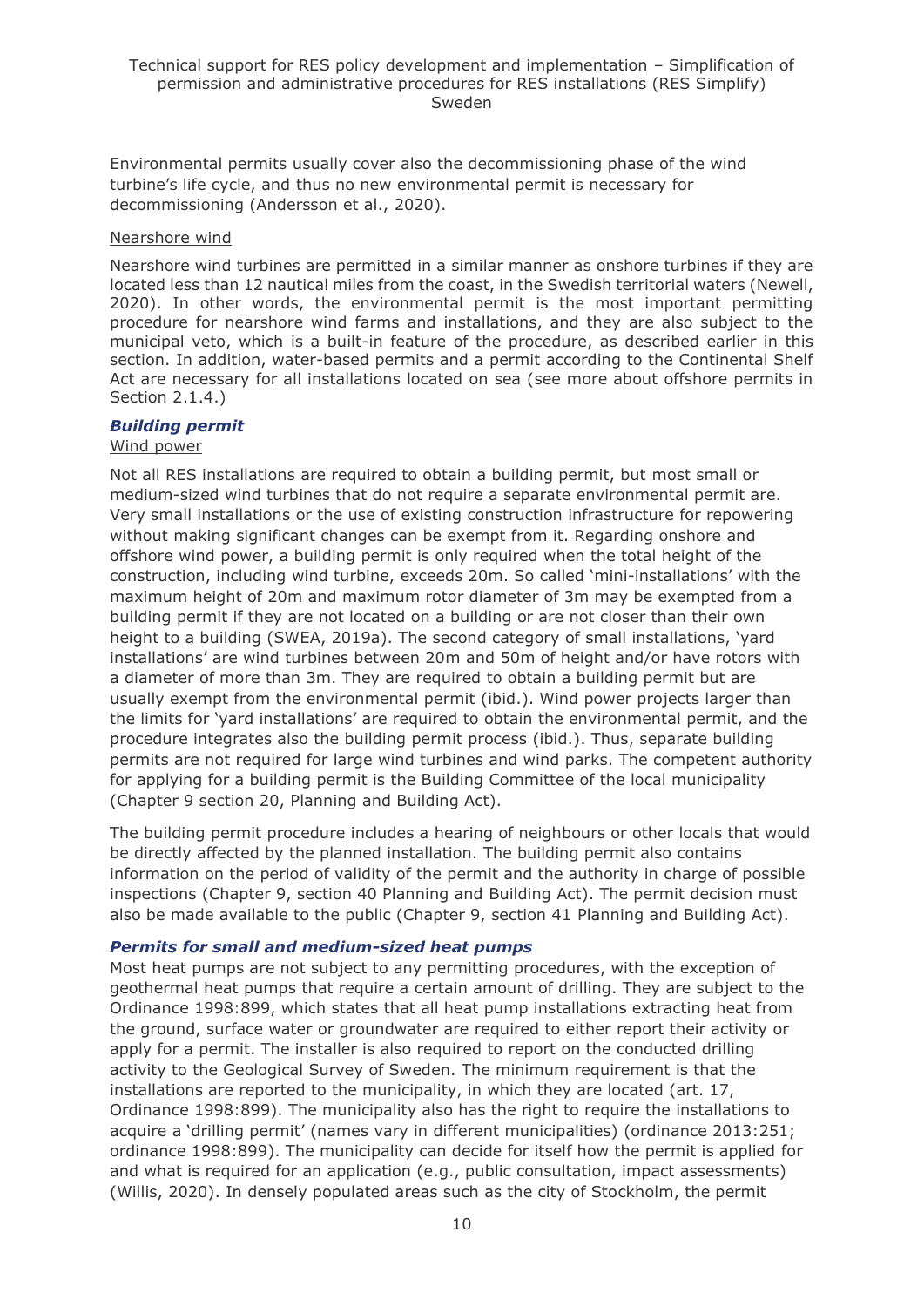procedure tends to be more extensive than in others. For example, in Stockholm, the process entails hearing of neighbours. In addition, the installer is required to report on the conducted drilling activity to the Geological Survey of Sweden (Willis, 2020). During the drilling, the legal noise levels have to be complied with, naturally.

Small heat pumps (less than 10 MW) that draw heat from earth or water do not need to apply for an environmental permit (SEPA, 2020). Small aerothermal heat pumps do not need to be reported.

#### *Demolition permit*

Sometimes, a permit is required for decommissioning of an old RES plant or installation, including also wind power plants. The need for demolition permit can be assessed through a consultation with the municipal Building Committee. The legal framework for the demolition permit is codified in Chapter 9 Section 10 of the Planning and Building Act.

Regarding the transparency of all of the above mentioned processes, the interviewed experts were, in general, pleased with the quality of assessments conducted during the environmental permitting process. Environmental impact assessment is done thoroughly and in communication with stakeholders.

### **Deadlines**

#### *Building and demolition permits*

According to the Planning and Building Act (Chapter 9 section 27), the municipal Building Committee is required to announce its decision on the permit in hand within 10 weeks from when the application was received or when the additional necessary documents were added to the application. If the permit process proves to be complicated, the handling period can be extended by another 10 weeks.

#### *Environmental permit*

There are no clear deadlines related to the environmental permit procedure for onshore and offshore wind. The procedure is complicated and consists of multiple stages, and entails several stakeholder hearings and impact assessments. Therefore, it is not possible to provide universal guidelines for the process altogether but each individual project is assessed in its own terms.

#### **Geothermal heat pumps**

Municipalities are in charge of deciding on the permitting timeline and deadline. No clear deadlines have been communicated by any municipalities to the expert's knowledge but in Stockholm, the authorities publish an estimate of how it will take for the application to get into the review phase (Willis, 2020).

### **Detected barriers**

**Municipal veto and related issues.** The right of veto is codified in the Environmental Code (Chapter 16, art 4.). Wind power project developers have to obtain an EIA, which includes consultation with the municipality and other interested parties, such as community associations and groups, often resistance groups. The competent authority for the environmental permit, county administrative board, can grant the construction permission only after the municipality has approved the project (municipal veto described above). Additionally, the municipality has the right at any time to stop the project without any justification. Even more, such a decision cannot be appealed against (RNP, 2020).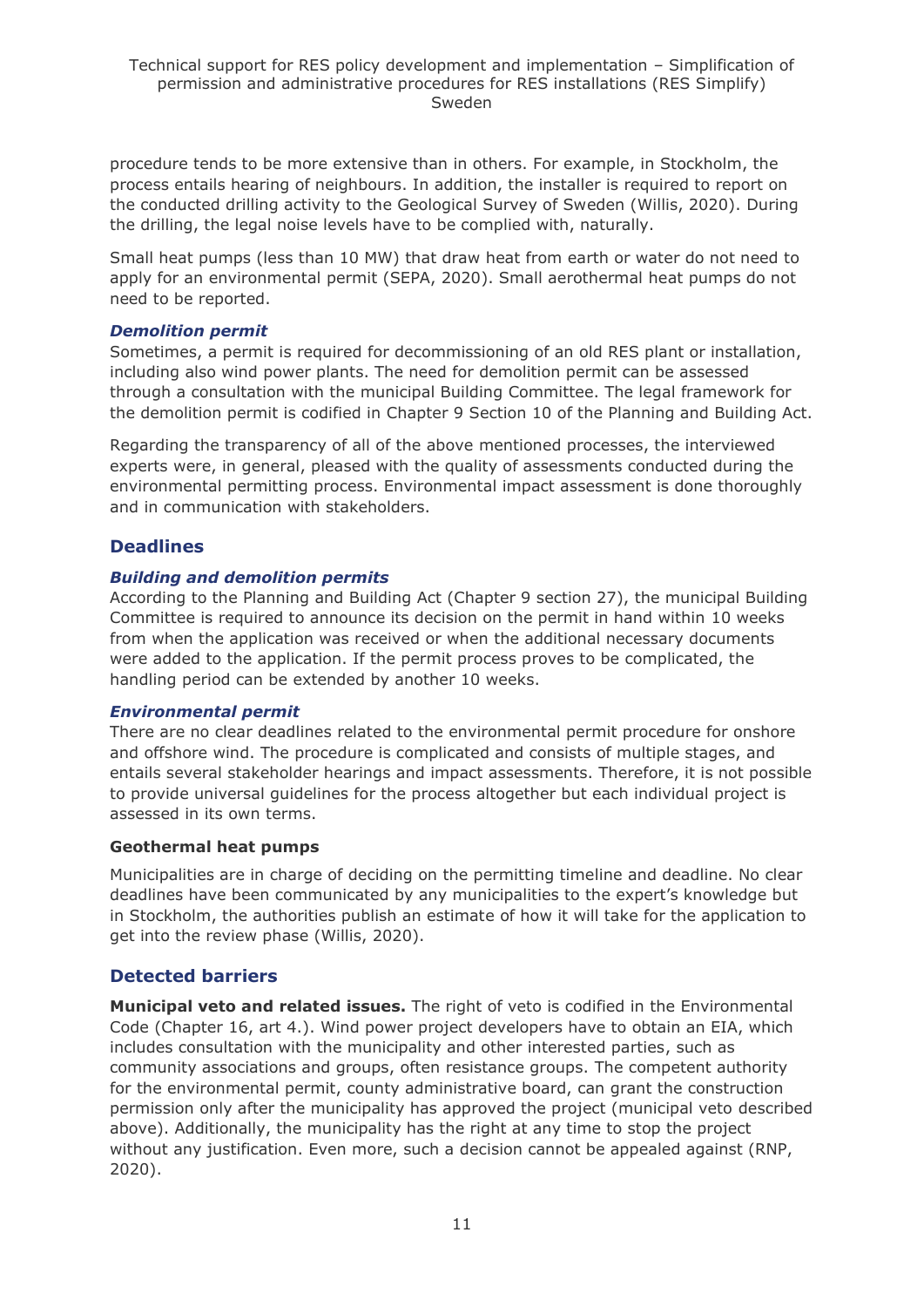Many stakeholders and experts regard the municipal veto as one of the most significant, if not the most remarkable, barrier to wind power development in the country for various reasons. The mechanism was initially created in order to smooth permitting process and improve municipality's right for participation, but as it stands, municipal vetoes are responsible for approximately 40% of wind power project rejections (Newell, 2020). Swedish Energy Agency and the Swedish Environmental Protection Agency have acknowledged the barrier by saying that the establishment of wind power would be easier and legally secure if the municipal veto was removed (Swedish Wind Power Association, 2019). The Swedish Wind Power association regards the municipal veto as a severe barrier to 'simplified and shortened permit processes' as well as an instability factor present in the whole permitting process (SWEA, 2019a). Even if the veto was removed, municipalities would still have influence in where wind power is developed through spatial planning processes (ibid.).

The Swedish government, too, has admitted that the current veto system is dysfunctional, and has appointed a special investigator to look into the possible ways to change it. Especially the justification and the lack of time limit have received criticism and will be critically examined. A report on the topic will be delivered by the end of June, 2021 (Swedish Government, 2020).

All in all, none of the interviewed experts are opposed to the municipality's right to have a say about wind power development in its area, but they regard the current system as too unpredictable and broad, causing uncertainty to everyone involved as well as delays in wind power development. Below is a more detailed description of the issues connected to the current municipal veto system, and some suggestions on how to modify it.

**No time limit and appeal possibility.** The municipality, in which the planned wind park would be located, has the right to veto the project at any point of the environmental permit process. Usually, the developers attempt to get the municipality's approval at an early stage, but it is possible and legally allowed for the municipality to change their mind at any given time before the permit decision has been issued (Newell, 2020; Schmid, 2019; Lindahl, 2020). The legality of the veto procedure has also been questioned as there is no legal right to appeal the municipality's decision.

**Vetoes made on political basis.** A municipality can reject a wind power project on completely political basis, and not based on e.g., assessments of the impacts on local population or biodiversity (Newell, 2020; Lindahl, 2020; Östman, 2020). A barrier of growing importance is the local opposition to wind power plants. Public opposition is not strong (RNP, 2020). Some politicians or parties are simply opposed to wind power development out of principle. One possible explanation to the high number of municipal vetoes is the lack of economic gain from the wind park to the municipality as in Sweden, property taxes are paid to the state and not to the region or municipality where the construction or installation is located (Lindahl, 2020). It is also possible for a municipal government to approve a plan, and then reject it again if the composition of the government has changed in the municipal election (Newell, 2020) before the permit has been granted. In order to mitigate such U-turns, it has been suggested municipal approval to be granted at the initial stage of the environmental permitting process and to make it legally binding (Newell, 2020). In addition, municipalities sometimes wait unnecessarily long with their notice, for example when a local election is being held within six months. In such events, the municipality usually postpones the decision until after the election has taken place (Schmid, 2019).

**Side effects for site selection.** If wind power projects are rejected in the locations with the most suitable wind conditions or infrastructure due to municipal vetoes and Defence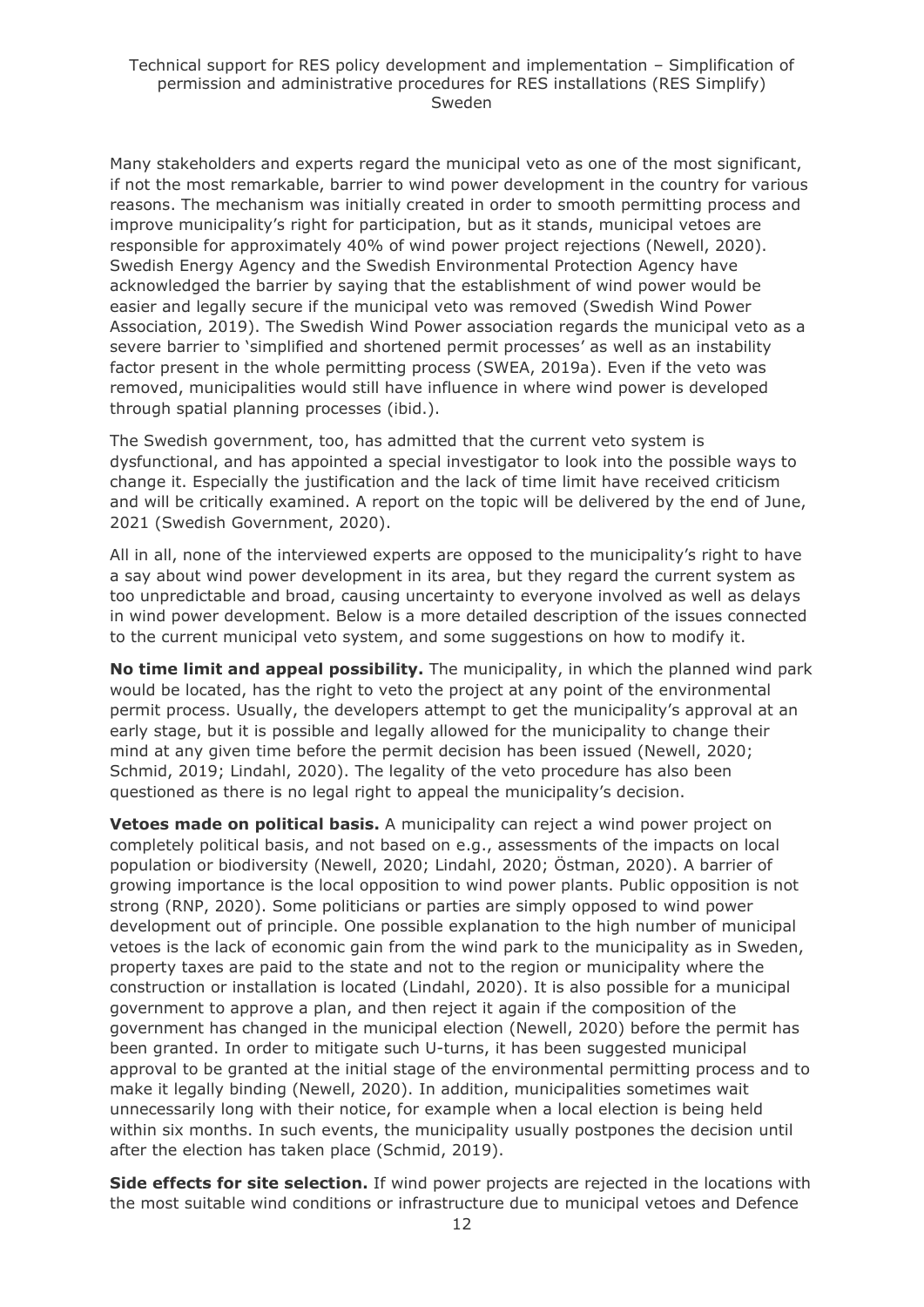Forces interests, projects are being increasingly pushed in areas with high biodiversity values (Östman, 2020). This poses a severe threat from the viewpoint of environmental protection and nature conservation. In principle, both two large environmentalist organisations interviewed for this report are in favour of extensive wind power development in Sweden, given the fact that the selected site does not pose a risk to a biologically sensitive area (Östman, 2020; Lindahl, 2020). Both of them are in favour of limiting the existing municipal veto rights, for example in the way that municipalities could only exercise their veto right in ecologically sensitive areas (Östman, 2020; Lindahl, 2020).

**Grid connection and environmental permits are separate processes.** It is not possible to conduct the environmental permitting and the grid connection processes in a harmonised manner: they are processed by different authorities, and different assessments are needed for each even though similar issues arise in both processes (e.g., concerns on species protection). Whereas the environmental permit looks at the effects of the wind turbine itself and its construction, the grid connection permit focuses on the impacts of the cable and other electricity distribution infrastructure and their construction works. The processes can run parallel to each other and run at the same time, and typically, it takes longer to obtain the environmental permit (Newell, 2020). It is possible for the project to obtain one of the permits and to get the other one rejected – most rejections take place in the environmental permitting process due to municipal vetoes (Newell, 2020). Engaging with two somewhat similar but administratively separate procedures can cause issues with timing and finances to developers (offshore developer, 2020).

**Numerous uncoordinated permits for offshore wind**. According to an offshore developer, there are approximately 10 different permits necessary for an offshore wind park, such as environmental permit, different Natura permits, water permit, and so on (offshore developer, 2020). Some of the permits are dealt with by the same authorities but through a different process, whereas others are addressed by completely different authorities through separate procedures. As the authorities are still rather inexperienced with offshore wind permitting and permitting processes are separate from each other, there is mismatch in the permit requirements; the requirements can even be counterproductive with each other (offshore developer, 2020). The decisions may point at different directions that the project should be directed. As a result, the whole offshore wind permitting process is inefficient, time-consuming and resource-heavy for both the developers and authorities.

**Long processes lead to expiration of technology and other permits**. Environmental permit and grid connection (concession) processes for wind farms can last for years, and in worse case, they are followed by several years spent in different court instances due to appealed decisions (SWEA, 2020a). Wind power technology, both onshore and offshore, develops so fast that if permitting takes a decade, the intended technology is already outdated. Another issue related to delayed permitting is the possible expiration of another permit: for example, the interviewed wind power developer mentioned that it took over 10 years for them to acquire grid connection permit, in which time the environmental permit was already expiring (offshore developer, 2020). Developers try to mitigate this issue by not identifying the exact technology or wind turbine models they intend to use in the application, which can also be problematic as authorities would like to receive as detailed information as possible in order to assess the impacts in detail, too (ibid.).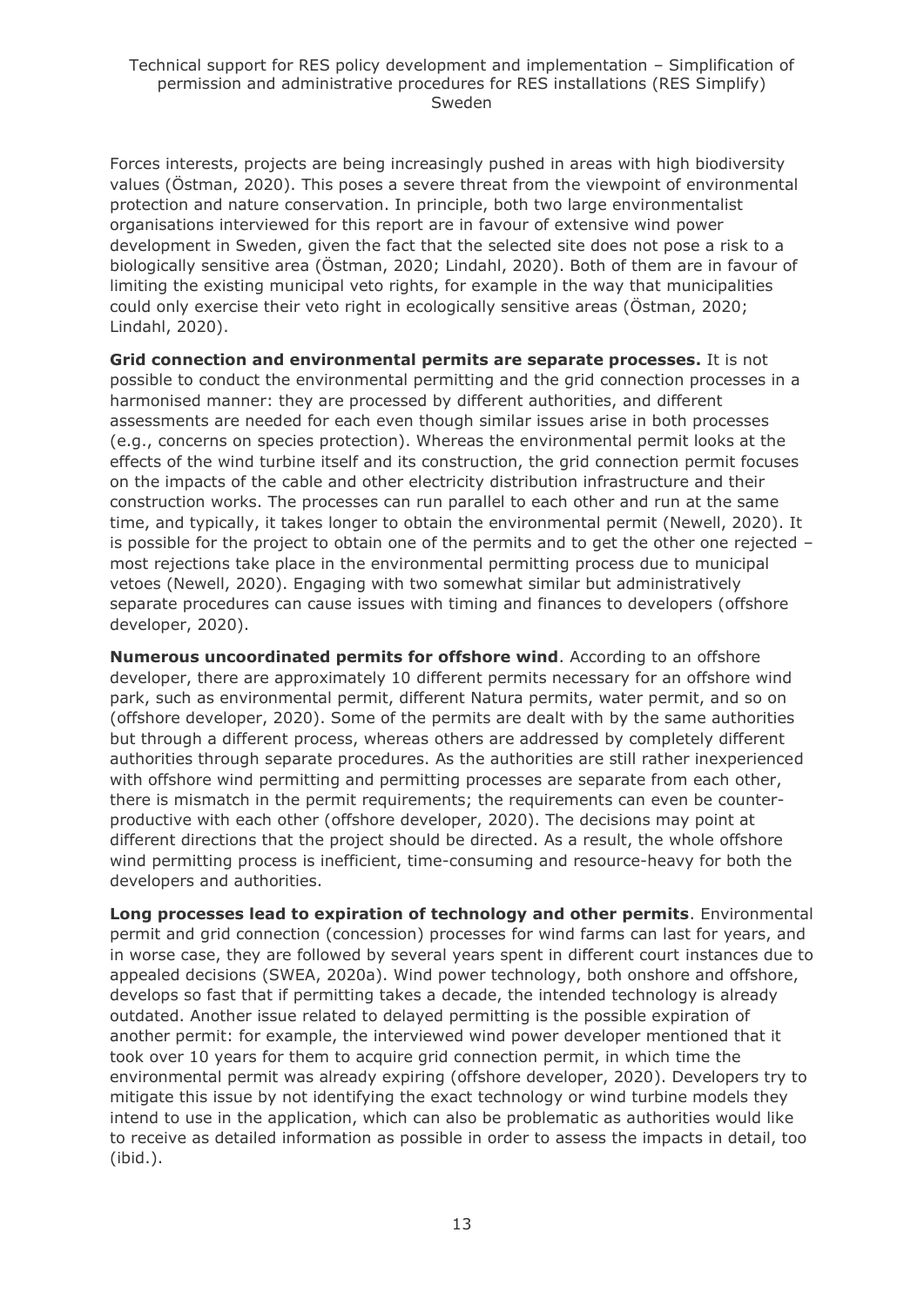**Lack of public interest and information.** The public participation mechanisms related to environmental permitting are generally deemed as sufficient by the interviewed experts but it is still difficult to get citizens involved. On the one hand, some developers may simply see the obligation to early-stage public consultation as a box to be checked, and do not pay enough attention to gathering substantial feedback from the participants of the 'samråd' (Lindahl, 2020). On the other hand, the citizens and groups opposing local wind power projects do not necessarily participate in the legal public participation mechanisms such as the 'samråd' but voice their opinion after the consultation has already taken place or outside of the public participation channels (Lindahl, 2020; Östman, 2020). It may be difficult for citizens to find out what processes are ongoing in their area, and how to participate in them.

**Unclear and complicated regulations for repowering.** There are no recent examples of how the environmental permit procedure for repowering should be conducted. It is unclear when an adjustment to the existing permit is enough, or whether a new permit is needed (Andersson et al., 2020). In addition to the lack of a definitive instructions, if a new environmental permit is needed for repowering, the procedure does not comply with the revised RED II directive, as the directive does not allow for such a long and complicated permitting procedure as it stands in the current Swedish legislation. In order to speed up the procedure, changes should be made to the Swedish legislation. The Swedish Environmental Protection Agency (SEPA) has proposed changes to the legislation in connection to the RED II directive, which needs to be implemented by June 2021, but no decision have yet been made (SEPA, 2020).

**Conservative application of the 'box model'.** The Swedish Wind Energy Association has criticised the national authorities for not applying the 'box model' more widely, which is making it difficult to reach the national target of 100% renewable electricity by 2040 (SWEA, 2019a). The association calls for more flexibility in turbine placement and technology in order to accelerate permitting processes and ensure the construction of the most efficient technology in wind farms. The box model was regarded as a promising way of wind power permitting as it was initially introduced in Sweden but it has not lived up to its potential, yet.

**Narrow governmental understanding of the RED II contents.** Several governmental agencies and authorities will have to use significant resources to plan, establish and uphold a one-stop-shop service (SEPA, 2020). The Environmental Protection Agency's report claims that significant actors, such as developers of large RES-E projects, are experienced with permitting procedures and already possess the capacity to file high-quality applications. On a brighter note, the one-stop-shop could lead to better applications, which would decrease the workload of permitting authorities (SEPA, 2020). SEPA's suggestion on how to apply the RED II directive in Sweden is rather broad as it views environmental permit and grid connection permit procedures as separate processes, each of which could take two years. Furthermore, SEPA does not identify which authority should serve as the one-stop-shop, and regards it as an online solution, potentially (SEPA, 2020). SWEA criticises the SEPA's interpretation of one-stop-shop, stating that the new solution would introduce 'more, not less authorities' into the process (SWEA, 2020b). SWEA would also like to see a joint permitting procedure for the current grid connection and environmental permits, including a joint information point (ibid.).

**Opposition to heat pump installations in densely populated areas.** The number of permit-regulated heat pumps is steadily increasing in Sweden, and so is their opposition in densely populated areas, such as the Stockholm area (Willis, 2020). Most of the current resistance originates from other stakeholders that have interests in establishing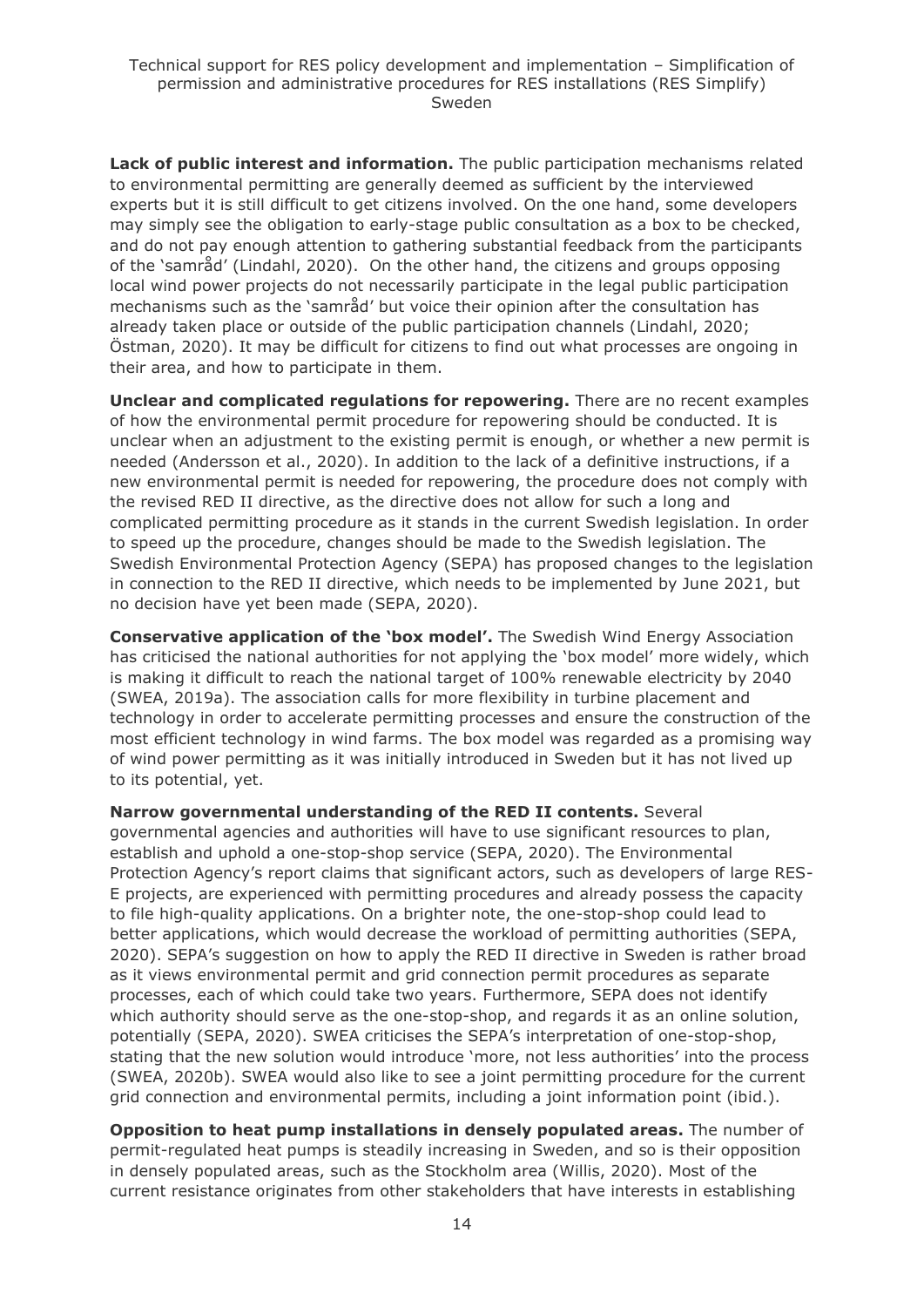underground infrastructure, such as electricity cables. Small and medium-sized heat pumps face the most serious competition from district heating operators. The more heat pumps are installed, the less demand there will be for district heating, which are losing customers due to the increasing popularity of heat pumps. As there virtually no electricity or heating are produced with fossil fuels in Sweden, conflicts of interests occur between heat pumps and district heating, which is a unique setting in Europe (Willis, 2020). The interviewed heat pumps expert also complained that district heating operators affecting the drilling permitting process are biased since they are defending their own interests in stakeholder consultations.

## **Identified good practice**

**Thorough and high-quality environmental assessments.** Environmental impact assessment processes are perhaps on the longer side but they are described as thorough and comprehensive (Östman, 2020; Newell, 2020). As a result, the decisions are rarely appealed on basis of ecological reasons. The Swedish Society for Nature Conservation has appealed a permitting decision regarding wind power 10 times in the recent years, and half of their appeals have been rejected, which sends a message of the initial EIA job well done in the course of permitting process (Östman, 2020). This feedback was received both from an environmental organisation and a representative of a state authority, which amplifies the message.

**Simple and efficient heat pump permitting**. A large factor behind the Swedish heat pumps success story is the smooth and relatively straight-forward permitting procedure (in the cases where a permit is needed). Other countries are in general more restrictive when it comes to drilling. In the past, the Swedish government had a slightly skeptical attitude towards drilling, as well, but as authorities have gained information about heat pumps and experience with permitting them, the procedure has developed and eased (Willis, 2020). Today, most Swedish municipalities have an established system for permitting, and the authorities are familiar with the technologies. According to the interviewed expert, the simple and efficient permitting procedure is one of the keys to the success of heat pumps: if the installation process proves too difficult, people will not bother to install one (Willis, 2020).

## **2.1.3. Grid connection permit**

## <span id="page-14-0"></span>**Process flow**

When connecting a new electricity-producing installation or power plant to high-voltage power lines, a grid connection permission ('concession') is necessary according to the Electricity Act (1997:857). This permission is granted by the Swedish Energy Markets Inspectorate. Out of the three technologies addressed in this report, the concession procedure is applicable to onshore and offshore wind power. Small and medium-sized heat pumps are usually subject to much simpler procedures: often only reporting on the new installation is sufficient (Willis, 2020).

There are two different types of concession: for an individual transmission line or for a geographical area. Primarily, the former is relevant for wind power development. The application for concession shall, according to  $\S$  5 of the Ordinance on Electricity (2013:208) include an EIA and information on the following:

- The necessary transmission capacity
- The voltage of the transmission line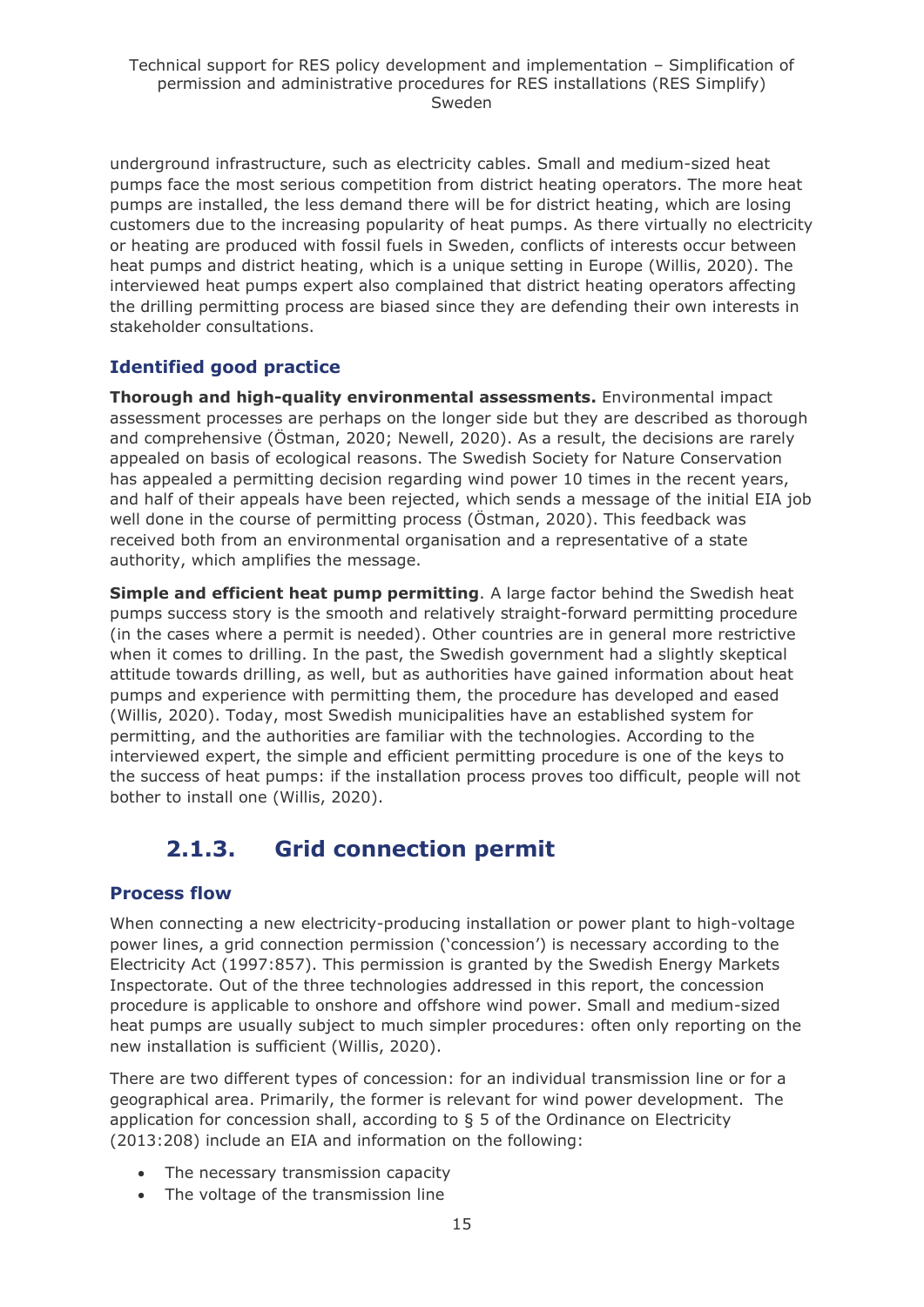- The reason of the application, if the voltage does not exceed the maximum allowed voltage for the areas covered by the transmission line
- How the general rules of consideration of Chapter 2 of the Environmental Code (1998:808) shall be considered
- Alternative transmission routes that the applicant has considered.

The Swedish Energy Markets Inspectorate then assesses the application and usually asks for additional information before sending it to referral authorities for consultation. When the consultation is completed, the Swedish Energy Markets Inspectorate examines if, based on the comments from the referral authorities, any additional information is needed. The project developer may then react to the comments of involved authorities and submit supplementary information before the final assessment by the Swedish Energy Markets Inspectorate is taken (Swedish Energy Markets Inspectorate, 2017).

The TSO, Svenska kraftnät, appears to be under a significant pressure to develop and expand the national grid (SWEA, 2020; offshore developer, 2020). This issue is mostly caused by the ambiguous political framework and not staffing issues (offshore developer, 2020).

## **Deadlines**

The decision regarding a grid connection application is made by the Swedish Energy Markets Inspectorate within three years of the receipt of a complete application by the Inspectorate (Chapter 2 § 1 Electricity Act). If the matter is to be decided by the Government, a decision shall be made within five years from the receipt of complete application by the grid authority (§ 10 Ordinance on Electricity). In practise, the process is often delayed. According to a project developer, the above mentioned schedules can be doubled to reflect the reality better (offshore developer, 2020).

## **Detected barriers**

**Incompatible concession and environmental permits.** The Swedish Wind Energy Association (SWEA) has included various major issues related to the concession in its comprehensive 2040 report (SWEA, 2019a). As concession and environmental permit are two separate permits processed by two different authorities, they are not very compatible with each other. For example, in the concession application, 'requirements for technical details are high and […] difficult to predict before the environmental permit has been passed' (ibid.). Usually, the developer applies for both concession and environmental permit at least partly simultaneously, and the environmental permit process tends to take longer (Newell, 2020). However, in case concession is significantly delayed, there is the risk of the environmental permit expiring before the project can become operational (offshore developer, 2020). The longest waiting times are experienced by offshore wind projects, which can take up to 10 years to acquire the concession (ibid.).

**Lack of coordinated policies for developing the national grid.** Unlike other European member states leaning strongly towards wind power in their energy mix in the future, Sweden has left it up to the market to decide on the technologies to be deployed (technology neutral approach). The lack of a coordinated governmental plan on where wind power should be produced and how it should be connected to the grid has left the TSO (Svenska kraftnät, SK) in the dark about how to develop and expand the national grid (offshore developer, 2020; SWEA, 2020b). As a result, the TSO may receive numerous applications regarding the same intended production site (offshore developer, 2020). Furthermore, it is difficult for SK to forecast how to develop the grid in the future.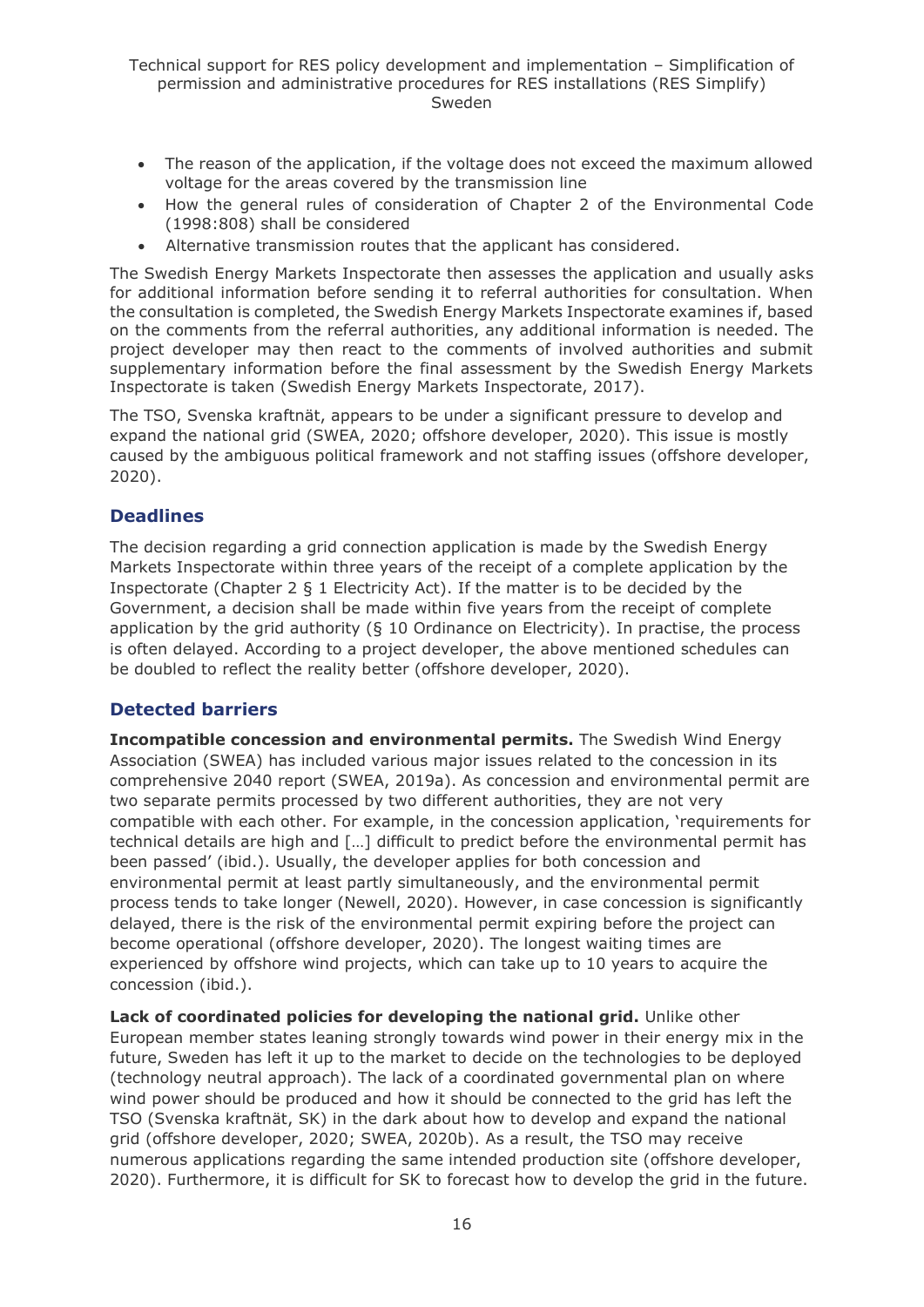Creating national plans on wind power development would also be welcomed from the perspective of nature and biodiversity protection (Östman, 2020; Lindahl, 2020).

## **Identified good practice**

<span id="page-16-0"></span>No good practice related to this process was identified.

## **2.1.4. Other**

## **Process flow**

### *Heritage conservation*

Any wind power developer needs to consider The Heritage Conservation Act (1988:950), which protects antiquities, churches, and certain buildings. As such, a wind power project needs approval from the county administrative board, which states that the construction does not interfere heritage conservation. In accordance with Chapter 2 of the Heritage Conservation Act (1998:950), the county administrative board may decide on an archaeological investigation at the relevant location to determine whether there is a conflict of interest with heritage conservation. The wind power developer is therefore advised to contact the county administrative board early in the process to determine the need for such an archaeological investigation.

### *Natura 2000*

If the project is located on a Natura 2000 area or near one, the impacts of the project and its construction to the local environment and its protected species have to be assessed according to the EU law. Natura 2000 assessments are often required for onshore and offshore wind projects, prior to they enter into the environmental permitting procedure (offshore developer, 2020; SEPA, 2011).

### Special permits for offshore wind development

In addition to the permits needed for all large wind farms (environmental permit and concession), offshore wind power projects are required to apply for a number of offshore activity specific permits. As mentioned before, nearshore wind installations (closer than 12 nautical miles from the coast) are permitted in a similar fashion as onshore wind.

### *Continental shelf permit*

All infrastructure placed in the sea located on the continental shelf area also require permission according to the Act on the Continental Shelf (1966:314) for an assessment of the seabed and to put down transmission lines, both in 'public water' and Sweden's exclusive economic zone. The application for the continental shelf permit needs to be submitted to the Ministry of Enterprise and Innovation (offshore developer, 2020).

### *Exclusive Economic Zone (EEZ) permit*

Any commercial activity in Sweden's economic area require permission from the Swedish Government according to § 5 of The Swedish Exclusive Economic Zone Act (1992:1140). This applies to cables, pipelines or constructions, and thus, is applicable to, for example, offshore wind turbines. The permit is requested from the Swedish Ministry of the Environment (offshore developer, 2020).

#### *Water activity permit*

All power stations, such as hydropower dams or tidal energy infrastructure, installed in sweet water areas are required to apply for a water permit according to the Chapter 11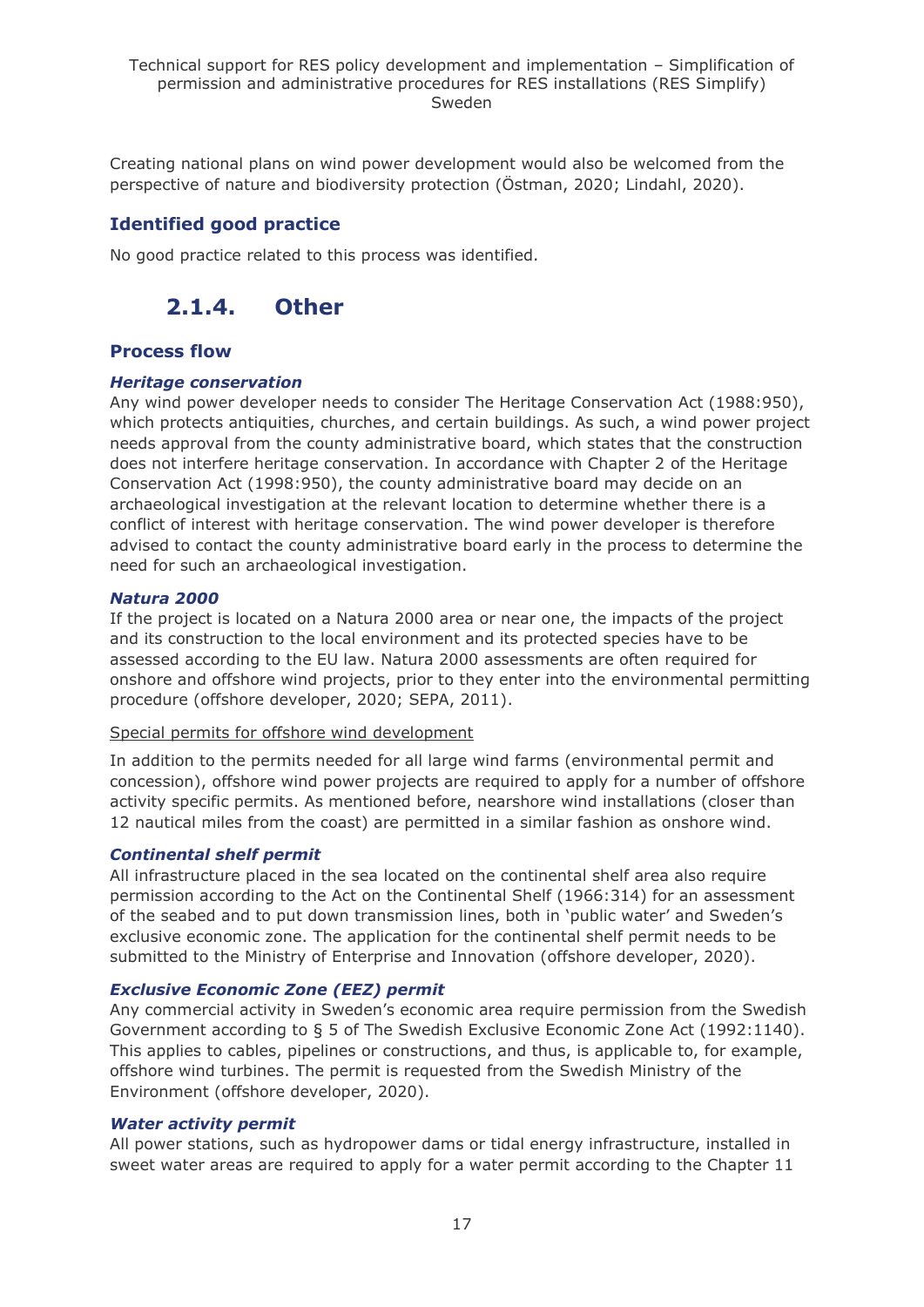of the Environmental Code. The competent authority for water permits is the Land and Environmental Court.

#### *Marine Natura 2000*

There are almost 300 Natura 2000 areas in the Swedish waters or in the Swedish EEZ, and in order to establish an offshore wind park in or near those areas, the project developer has to obtain the approval of the Land and Environmental Court (SEPA, 2011).

## **Deadlines**

There are no clear schedules for processing the offshore wind specific permits as they are processed on individual basis.

## **Detected barriers**

**Authorities hesitant about offshore permitting.** The competent authorities (ministries and other government offices) dealing with offshore wind are not very familiar with the technology, which has resulted in delays with permitting (offshore developer, 2020). Sometimes, the application is sent around from an authority to another, and sometimes the authorities do not know which documents or assessments would be needed for the permit, and how to conduct them as the legal framework does not offer straight-forward guidelines for offshore wind development. It is also possible that authorities are hesitant to issue the first permitting decisions, which would set precedence for the future. Therefore, it is very difficult for developers to estimate how much time will be needed for each permitting procedure (offshore developer, 2020).

**Dysfunctional mechanisms for Sámi participation**. A large number of (mostly onshore) wind power project developed in the Northern parts of Sweden affects the local indigenous population, the Sámis, in various ways. Establishing infrastructure in Sámi territory may endanger the reindeer herding livelihood (Act 1971:437), Sámi cultural landscapes or cultural practises (Act 1988:950). Furthermore, even if the Sámi are consulted, there is no guarantee their views will be taken into account in the permitting (Östman, 2020). The Swedish Sámi parliament Sametinget does not oppose wind power development *per se* but calls for respect for the already endangered Sámi culture and ways of life, as well as protection of the traditional Sámi lands (Sametinget, n.d.). The Sámi and their lands have already suffered significant interference due to the construction of massive hydropower plants in the past, which can be regarded as green colonialism (ibid.).

## **Identified good practice**

No good practice related to this process was identified.

## <span id="page-17-0"></span>**3. Use of IT systems**

### **'Drilling permit' for ground source heat pumps**

In some municipalities, it is possible to apply for the permit online and according to the expert, the system seems to be working well (Willis, 2020).

### **Concession**

The Swedish Energy Inspectorate accepts submissions in a digital format, either with all files on a USB, a CD-disc or through the website www.sprend.com.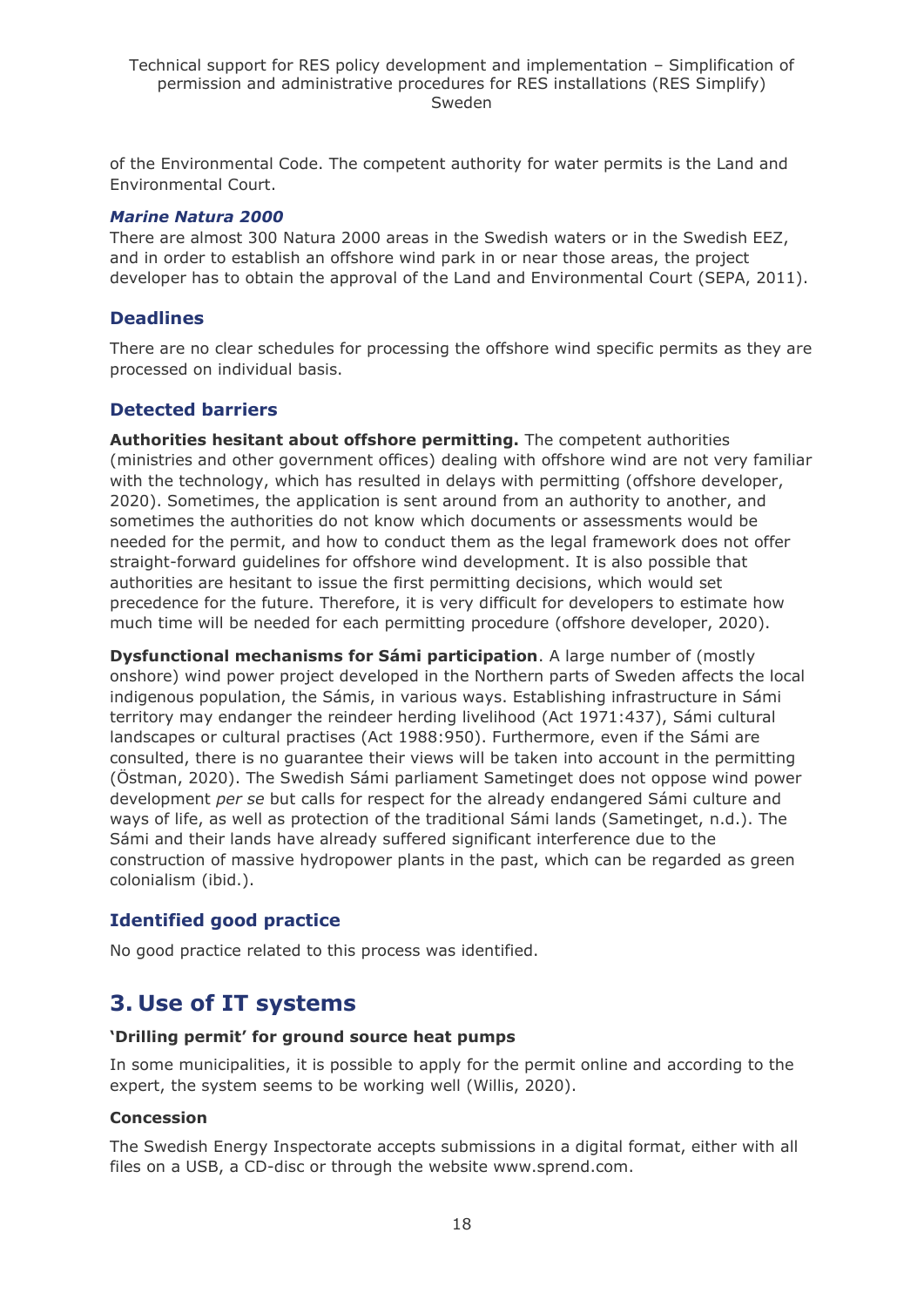The website at the Swedish Energy Markets Inspectorate was created in December 2017, but no information on when the function was introduced could be found, nor did the interviewed experts comment on the functioning of the application system.

No information is available regarding other permitting procedures.

## <span id="page-18-0"></span>**4. Complaint procedure**

In principle, appeals against decisions are submitted to a higher authority, i.e., one instance above the authority that made the contested decision.

- Appeals against municipal decisions may be submitted to the county administrative boards within 30 days of issuing the decision.
- Appeals against decisions by the county administrative board is done to The Land and Environmental Court within 30 days of issuing the original decision. If the case is of 'particular significance' for the Swedish Armed Forces or other national interests, the court may need to transfer the case for a governmental review (Chapter 13, Section 5 Planning and Building Act).
- Appeals against decisions by the Land and Environmental Court is done to the Superior Environmental Court.
- The final court of appeal is the Supreme Court (Schmid, 2019).

It depends on the permitting procedure, which stakeholders have the right to express their opinion about the project during the permitting procedure, but also to appeal against the decision. As a rule of thumb, municipal-level processes tend to grant these rights to those directly affected (e.g., owners of neighbouring properties), whereas the environmental permitting procedure also grants civil society actors, such as environmentalist organisations, the right to have a say (Lindahl, 2020).

With regard to the appeal against the environmental permit decision, the interviewed expert stated that the complainant usually compiles all possible objections in the appeal (Lindahl, 2020). In theory, it is possible for the same person to lodge another appeal based on a different reason than the first one as long as they comply with the given deadlines for appeals (ibid.).

## **Concession**

Both the applicant and other interested parties can appeal the decision to approve or reject the grid connection permit made by the Swedish Energy Markets Inspectorate to the Land and Environmental Court within three-weeks of when notification of the decision was received. The decision of the Land and Environmental Court can be appealed against in a similar manner as described above regarding environmental permits.

## <span id="page-18-1"></span>**5. Specific features to ease administrative procedure**

Table 2 below provides information on the existing specific features to ease administrative procedures in Sweden.

| <b>Specific feature</b>        | Existing | <b>Short description</b>                                                                                                                                                                                                                                    |
|--------------------------------|----------|-------------------------------------------------------------------------------------------------------------------------------------------------------------------------------------------------------------------------------------------------------------|
| <b>Simultaneous procedures</b> | yes      | In theory, it is possible for an onshore wind power<br>developer to apply for the environmental permit<br>and the concession simultaneously. In a similar<br>manner, developers usually apply for offshore<br>permits at the same time (offshore developer, |

*Table 2: Specific features to ease administrative procedures*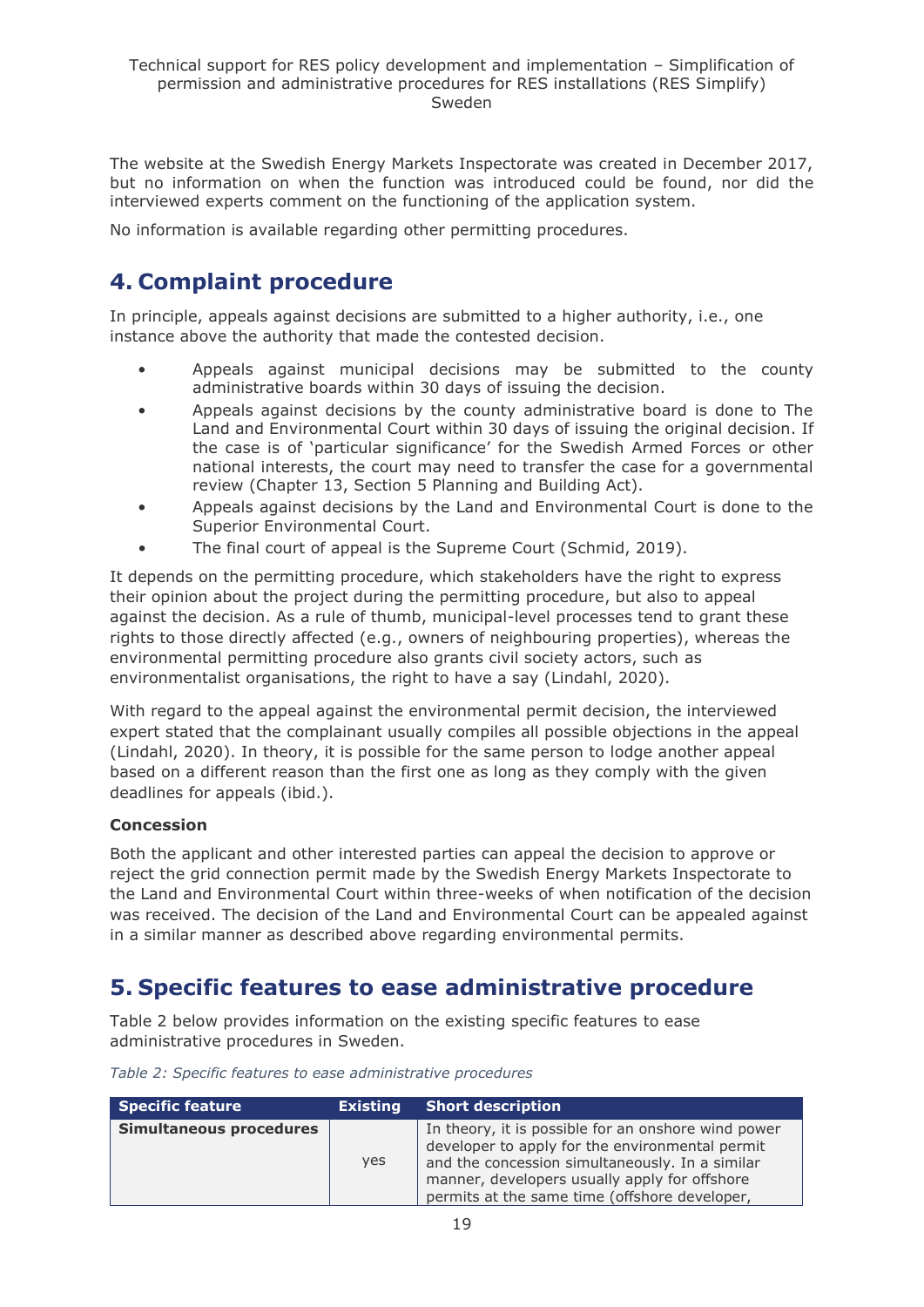Technical support for RES policy development and implementation – Simplification of permission and administrative procedures for RES installations (RES Simplify) Sweden

|                                                              |     | 2020). However, sometimes information from an<br>already finished previous permitting process is<br>needed for another permit (e.g., geoscience<br>procedure has to be completed before moving on to<br>the environmental permit) (offshore developer,<br>$2020$ ).<br>Two main factors make parallel permitting<br>processes difficult in Sweden: (1) not knowing the<br>exact amount of electricity procured for the<br>concession application until the environmental<br>permit has been granted and (2) the large<br>economic risks to apply for concession before<br>acquiring the environmental permit. Requirements<br>for technical details are high and often difficult to<br>predict before the environmental permit has been<br>passed. Furthermore, the speed of technological<br>progress means the technology approved in a<br>permit rapidly becomes obsolete. |
|--------------------------------------------------------------|-----|-------------------------------------------------------------------------------------------------------------------------------------------------------------------------------------------------------------------------------------------------------------------------------------------------------------------------------------------------------------------------------------------------------------------------------------------------------------------------------------------------------------------------------------------------------------------------------------------------------------------------------------------------------------------------------------------------------------------------------------------------------------------------------------------------------------------------------------------------------------------------------|
| <b>National contact points</b><br>and one-stop-shops         | no  | There is no one-stop-shop in Sweden yet. However,<br>the environmental permit for onshore wind entails<br>several elements that can be found as separate<br>permitting procedures in other countries (e.g.,<br>environmental permit, EIA, building permit).                                                                                                                                                                                                                                                                                                                                                                                                                                                                                                                                                                                                                   |
| Application of 2+1 and<br>$1+1$ rules                        | yes | The SEPA interprets the $2+1$ and $1+1$ rules in a<br>following manner: the duration of the application<br>process begins from the moment when the<br>competent authorities have received the complete<br>application, and ends with issuing a decision.<br>Appeals or other judicial processes are not included<br>in the duration and the duration is calculated<br>separately for every permitting procedure (SEPA,<br>$2020$ ).                                                                                                                                                                                                                                                                                                                                                                                                                                           |
| <b>Simple notification</b><br>procedure                      | no  |                                                                                                                                                                                                                                                                                                                                                                                                                                                                                                                                                                                                                                                                                                                                                                                                                                                                               |
| <b>Pre-planning</b>                                          | yes | Pre-planning is not an official part of any<br>application procedure, but it is carried out by most<br>developers when they attempt to inquire about the<br>suitability of the area for wind power production<br>from the Ministry of the Defence and the relevant<br>municipality.                                                                                                                                                                                                                                                                                                                                                                                                                                                                                                                                                                                           |
| <b>Pre-application</b><br>consultation                       | no  |                                                                                                                                                                                                                                                                                                                                                                                                                                                                                                                                                                                                                                                                                                                                                                                                                                                                               |
| <b>Project acceptance</b><br>measures                        | no  |                                                                                                                                                                                                                                                                                                                                                                                                                                                                                                                                                                                                                                                                                                                                                                                                                                                                               |
| <b>Measures to streamline</b><br>litigation by third parties | no  |                                                                                                                                                                                                                                                                                                                                                                                                                                                                                                                                                                                                                                                                                                                                                                                                                                                                               |
| <b>Other</b>                                                 | no  |                                                                                                                                                                                                                                                                                                                                                                                                                                                                                                                                                                                                                                                                                                                                                                                                                                                                               |

## <span id="page-19-0"></span>**6. Indicators to measure the performance of the overall process**

Table 3 below provides information on the indicators to measure the performance of the overall administrative and grid connection process in Sweden.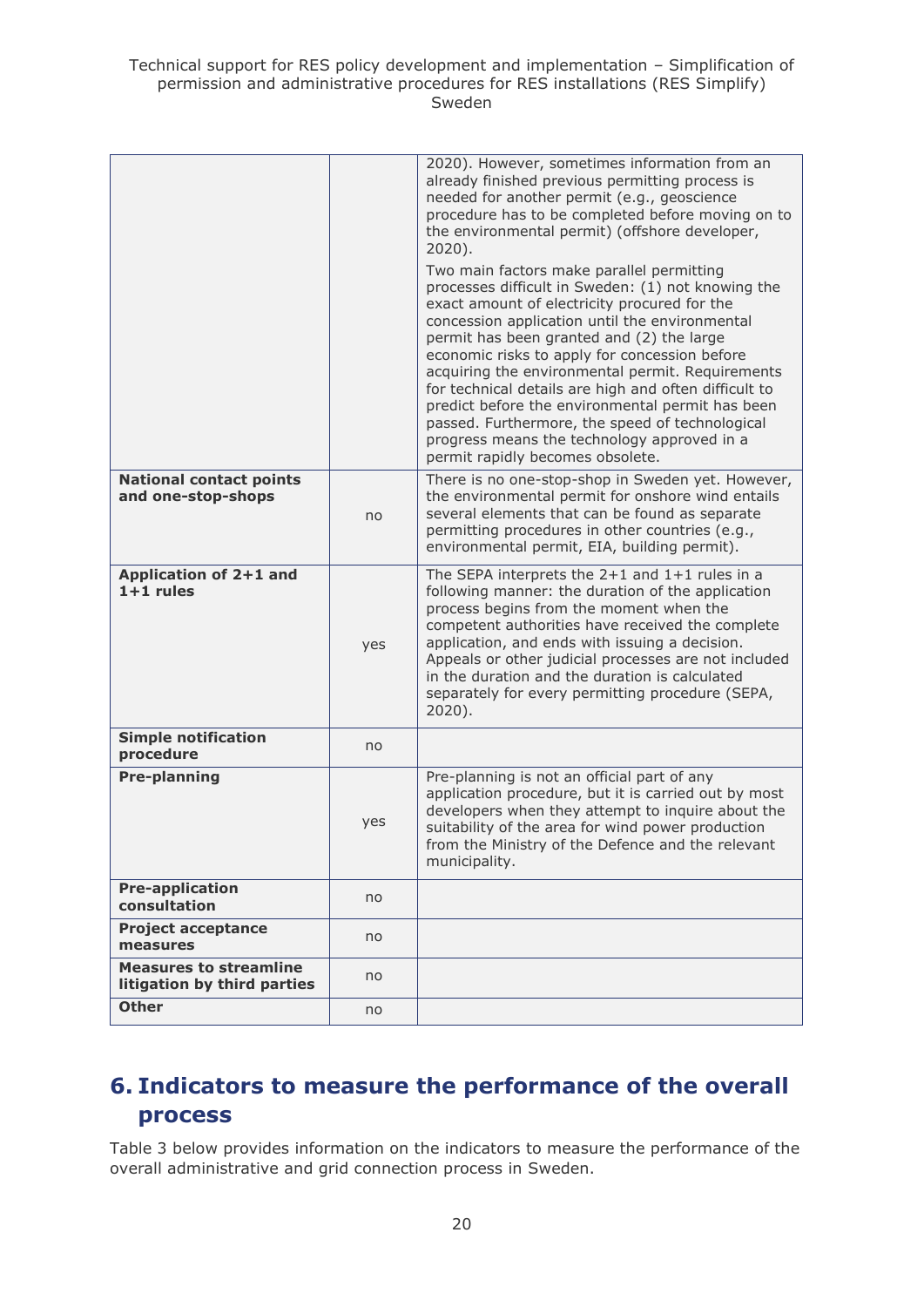#### Technical support for RES policy development and implementation – Simplification of permission and administrative procedures for RES installations (RES Simplify) Sweden

|  |  | Table 3: Performance indicators to assess administrative and grid connection processes |  |  |
|--|--|----------------------------------------------------------------------------------------|--|--|

| <b>Performance indicator</b>                                                                           | <b>Description</b>                                                                                                                                                                                                                                                                                                                                                                                                                                                                                                                                                                                                                                                          |
|--------------------------------------------------------------------------------------------------------|-----------------------------------------------------------------------------------------------------------------------------------------------------------------------------------------------------------------------------------------------------------------------------------------------------------------------------------------------------------------------------------------------------------------------------------------------------------------------------------------------------------------------------------------------------------------------------------------------------------------------------------------------------------------------------|
| Average response time by<br>the competent authorities<br>and TSO/DSO for grid<br>connection procedures | The Electricity Act states that the decision shall be made by the<br>grid authority (Swedish Energy Markets Inspectorate) within<br>three years from when a complete application was received by<br>the authority. If the matter is to be decided by the Government,<br>a decision shall be made within five years from when a complete<br>application was received by the grid authority ( $\S$ 10 Ordinance on<br>Electricity (2013:208)). An interviewed developer estimates that<br>in reality, these schedules can be doubled (offshore developer,<br>2020.                                                                                                            |
| Process duration                                                                                       | According to the SWEA, it usually takes 7-8 years to realise a<br>larger wind park (SWEA, 2020).                                                                                                                                                                                                                                                                                                                                                                                                                                                                                                                                                                            |
|                                                                                                        | The interviewed representative of the heat pump industry stated<br>that sometimes, the 'drilling permit' process can take up to a<br>year, which is a considerable amount of time for such a small<br>installation (Willis, 2020).                                                                                                                                                                                                                                                                                                                                                                                                                                          |
| Project approval rates                                                                                 | Onshore and nearshore wind: In a study concerning all wind<br>power projects in Sweden between years 2015 and 2018, 76% of<br>all projects were rejected (SWEA, 2019a). No further details<br>related to project approval rates are available.                                                                                                                                                                                                                                                                                                                                                                                                                              |
| Costs of administrative<br>processes                                                                   | N.A.                                                                                                                                                                                                                                                                                                                                                                                                                                                                                                                                                                                                                                                                        |
| Share of permits that are<br>legally challenged                                                        | N.A.                                                                                                                                                                                                                                                                                                                                                                                                                                                                                                                                                                                                                                                                        |
| Share of legal challenges<br>that are overruled                                                        | N.A.                                                                                                                                                                                                                                                                                                                                                                                                                                                                                                                                                                                                                                                                        |
| Stakeholder interests                                                                                  | Citizens as well as other stakeholders have wide participation<br>rights regarding permitting and spatial planning procedures in<br>Sweden. Depending on the permit, also other stakeholders, such<br>as NGOs, can participate in the consultation process. Their<br>participation is described in more detail in Section 4 of this<br>report. In principle, various stakeholders can have their say at<br>the initial stage of the project, as well as at the very end when<br>they can appeal the decision issued by competent authorities.<br>The consultation part of the environmental permit process<br>('samråd') is initiated by the project developer, who is also |
|                                                                                                        | responsible for informing the stakeholders about the project and<br>gather their feedback.                                                                                                                                                                                                                                                                                                                                                                                                                                                                                                                                                                                  |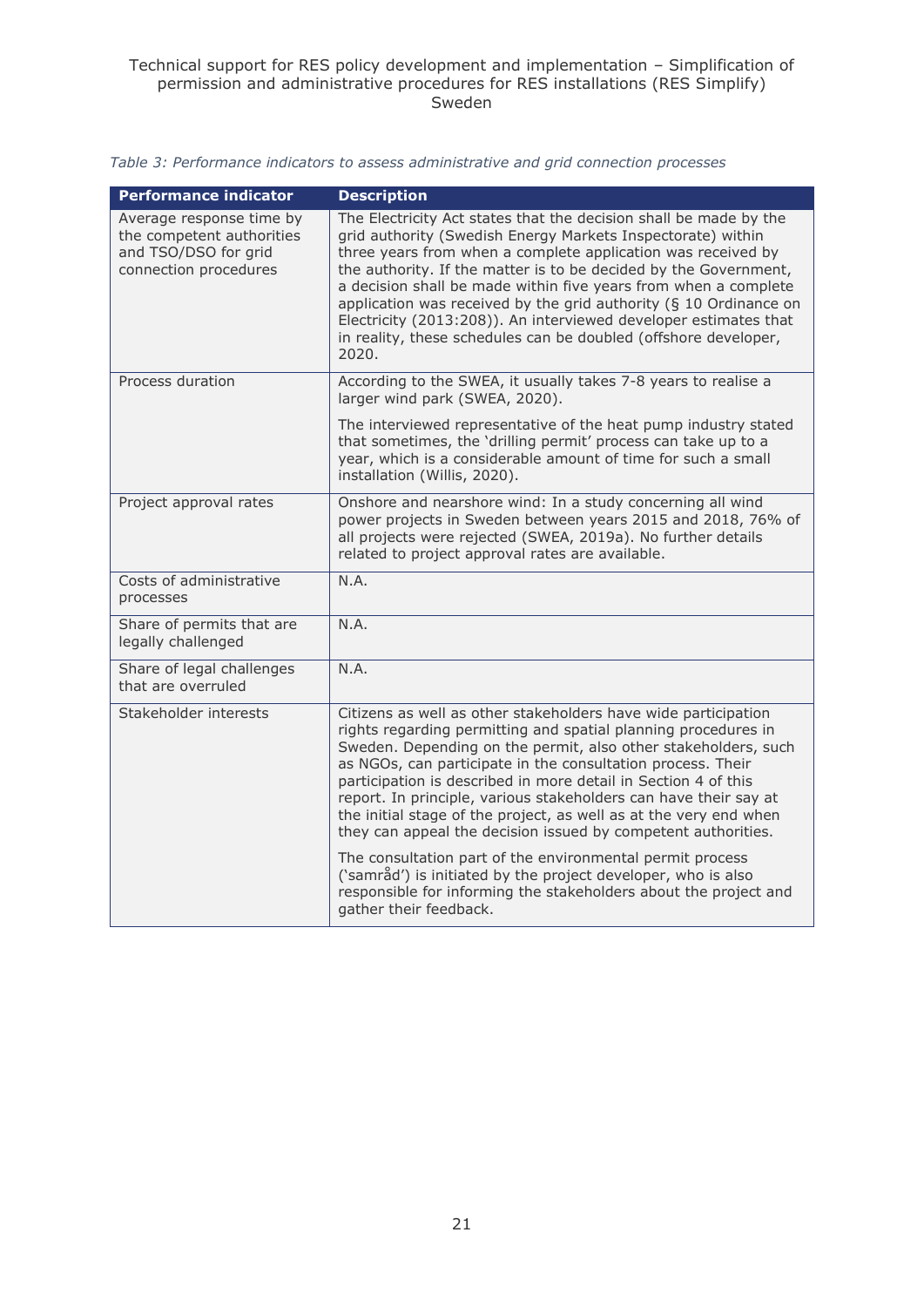## <span id="page-21-0"></span>**References**

- Andersson, T., Andersson, J. and Rosqvist, S., 2020. Repowering Wind Farms in Sweden – Securing Technical and Economical Sustainability. Online article by Setterwalls. Available at: < [https://setterwalls.se/en/news/article/repowering-wind-farms](https://setterwalls.se/en/news/article/repowering-wind-farms-sweden-securing-technical-and-economical-sustainability-0)[sweden-securing-technical-and-economical-sustainability-0>](https://setterwalls.se/en/news/article/repowering-wind-farms-sweden-securing-technical-and-economical-sustainability-0) [Accessed 8 December 2020].
- Darpö, J., 2020. Hur många fick lov? Och varför fick de andra nobben? Statistik och betraktelser över tillstånd till vindkraft på land och till havs. PROSPEC group report. [online] Available at: <https://www.naturvardsverket.se/upload/miljoarbete-i-samhallet/miljoarbete-isverige/forskning/forskning-for-miljomalen/betraktelse-tillstand-vindkraft.pdf> [Accessed 15 January 2021].
- International Energy Agency, 2019. Sweden: 2019 Review. [online] Available at: [<https://www.iea.org/reports/energy-policies-of-iea-countries-sweden-2019](https://www.iea.org/reports/energy-policies-of-iea-countries-sweden-2019-review) [review>](https://www.iea.org/reports/energy-policies-of-iea-countries-sweden-2019-review) [Accessed 11 December 2020].
- Ministry of the Environment and Energy (NECP), 2018. Sweden's draft integrated national energy and climate plan. [online] Available at: [<https://ec.europa.eu/energy/sites/ener/files/documents/sweden\\_draftnecp.pdf>](https://ec.europa.eu/energy/sites/ener/files/documents/sweden_draftnecp.pdf) [Accessed 11 December 2020].
- OX2, 2019. Wind power permitting A Nordic view. Confidential.
- Polarpumpen, 2018. Värmepump allt mer populärt! [online] Available at: [<https://www.polarpumpen.se/blogg/varmepump-allt-mer-populart/>](https://www.polarpumpen.se/blogg/varmepump-allt-mer-populart/) [Accessed 10 December 2020].
- Renewables Networking Platform (RNP), 2020. Obstacles and Best Practices database. [online] Available at: [<https://www.renewables-networking.eu/obstacles>](https://www.renewables-networking.eu/obstacles) [Accessed 17 October 2020].
- Svenska Kyl- & Värmepumpföreningen (SKVP), 2020. Värmepumpsförsäljning. [online] Available at: < https://skvp.se/aktuellt-o[opinion/statistik/varmepumpsforsaljning>](https://skvp.se/aktuellt-o-opinion/statistik/varmepumpsforsaljning) [Accessed 10 December 2020].
- Sámediggi, N/A. Sametingets syn på vindkraft I Sápmi. [online] Available at: [<https://www.sametinget.se/vindkraftpolicy>](https://www.sametinget.se/vindkraftpolicy) [Accessed 10 December 2020].
- Schmid, M. (WindEurope), 2019. Permitting Sweden. [online] Available at: [<https://windeurope.org/data-and-analysis/product/permitting-process-in](https://windeurope.org/data-and-analysis/product/permitting-process-in-sweden/)[sweden/>](https://windeurope.org/data-and-analysis/product/permitting-process-in-sweden/) [Accessed 11 December 2020].
- Swedish Armed Forces, n.d. Vindkraftverk och andra höga objekt. [online] Available at: [<https://www.forsvarsmakten.se/sv/information-och-fakta/forsvarsmakten-i](https://www.forsvarsmakten.se/sv/information-och-fakta/forsvarsmakten-i-samhallet/samhallsplanering/vindkraftverk-och-andra-hoga-objekt/)[samhallet/samhallsplanering/vindkraftverk-och-andra-hoga-objekt/>](https://www.forsvarsmakten.se/sv/information-och-fakta/forsvarsmakten-i-samhallet/samhallsplanering/vindkraftverk-och-andra-hoga-objekt/) [Accessed 8 December 2020].
- Swedish Energy Agency, 2015. Vägledning om kommunal tillstyrkanvid tillståndsprövning av vindkraftverk. [online] Available at: [<http://www.energimyndigheten.se/globalassets/fornybart/vindlov/steg-for](http://www.energimyndigheten.se/globalassets/fornybart/vindlov/steg-for-steg/vagledning-om-kommunal-tillstyrkan_slutlig-version-2015-02-03.pdf)[steg/vagledning-om-kommunal-tillstyrkan\\_slutlig-version-2015-02-03.pdf>](http://www.energimyndigheten.se/globalassets/fornybart/vindlov/steg-for-steg/vagledning-om-kommunal-tillstyrkan_slutlig-version-2015-02-03.pdf) [Accessed 8 December 2020].
- Swedish Energy Agency, 2017. Flera småhus installerar värmepumpar. [online] Available at: [<http://www.energimyndigheten.se/nyhetsarkiv/2017/fler-smahus-installerar](http://www.energimyndigheten.se/nyhetsarkiv/2017/fler-smahus-installerar-varmepumpar/)[varmepumpar/>](http://www.energimyndigheten.se/nyhetsarkiv/2017/fler-smahus-installerar-varmepumpar/) [Accessed 11 December 2020].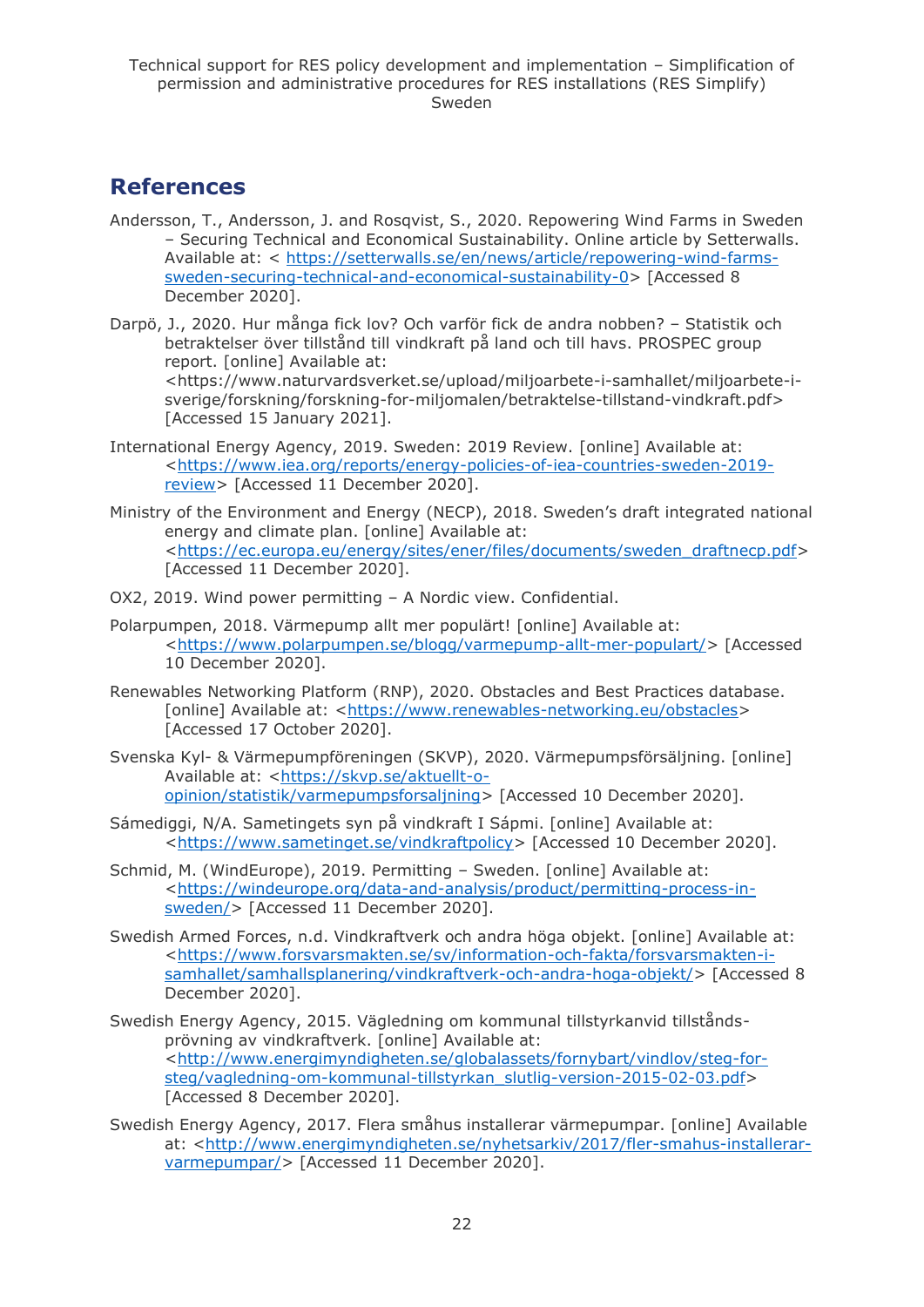Technical support for RES policy development and implementation – Simplification of permission and administrative procedures for RES installations (RES Simplify) Sweden

- Swedish Energy Agency, 2019a. Planering och tillstånd. [online] Available at: [<http://www.energimyndigheten.se/fornybart/vindkraft/vindlov/planering-och](http://www.energimyndigheten.se/fornybart/vindkraft/vindlov/planering-och-tillstand/)[tillstand/>](http://www.energimyndigheten.se/fornybart/vindkraft/vindlov/planering-och-tillstand/) [Accessed 8 December 2020].
- Swedish Energy Agency, 2019b. Så ansöker du. [online] Available at: [<http://www.energimyndigheten.se/fornybart/elcertifikatsystemet/for-dig-som](http://www.energimyndigheten.se/fornybart/elcertifikatsystemet/for-dig-som-privatperson/sa-ansoker-du/)[privatperson/sa-ansoker-du/>](http://www.energimyndigheten.se/fornybart/elcertifikatsystemet/for-dig-som-privatperson/sa-ansoker-du/) [Accessed 8 December 2020].
- Swedish Energy Agency, 2020. Boxmodell. [online] Available at: [<http://www.energimyndigheten.se/fornybart/vindkraft/vindlov/rattsfall/boxmode](http://www.energimyndigheten.se/fornybart/vindkraft/vindlov/rattsfall/boxmodell/) [ll/>](http://www.energimyndigheten.se/fornybart/vindkraft/vindlov/rattsfall/boxmodell/) [Accessed 15 January 2021].
- Swedish Energy Markets Inspectorate, 2017. Godkända format för ansökan. [online] Available at: [<https://ei.se/sv/for-energiforetag/el/Natkoncession/vill-du-ansoka](https://ei.se/sv/for-energiforetag/el/Natkoncession/vill-du-ansoka-om-tillstand-att-bygga-och-driva-kraftledning/godkanda-format-for-ansokan/)[om-tillstand-att-bygga-och-driva-kraftledning/godkanda-format-for-ansokan/>](https://ei.se/sv/for-energiforetag/el/Natkoncession/vill-du-ansoka-om-tillstand-att-bygga-och-driva-kraftledning/godkanda-format-for-ansokan/) [Accessed 8 December 2020].
- Swedish Environmental Protections Agency, 2011. Möjligheter till Vindkraftsetablering i Natura 2000-områden. [online] Available at: [<https://www.naturvardsverket.se/Documents/publikationer6400/978-91-620-](https://www.naturvardsverket.se/Documents/publikationer6400/978-91-620-6473-0.pdf?pid=3781) [6473-0.pdf?pid=3781>](https://www.naturvardsverket.se/Documents/publikationer6400/978-91-620-6473-0.pdf?pid=3781) [Accessed 5 January 2021].
- Swedish Environmental Protections Agency, 2020. Analys av genomförande av tillståndsfrågor I det omarbetade förnybartdirektivet. [online] Available at: [<https://svenskvindenergi.org/wp-content/uploads/2020/02/Skrivelse-RU-](https://svenskvindenergi.org/wp-content/uploads/2020/02/Skrivelse-RU-F%C3%B6rnybartdirektivet.pdf)[F%C3%B6rnybartdirektivet.pdf>](https://svenskvindenergi.org/wp-content/uploads/2020/02/Skrivelse-RU-F%C3%B6rnybartdirektivet.pdf) [Accessed 8 December 2020].
- Swedish Government, 2019. Uppdrag att utreda vissa genomförandefrågor gällande det omarbetade förnybartdirektivet. Governmental decision. Available at: <https://svenskvindenergi.org/wp-content/uploads/2020/02/Skrivelse-RU-F%C3%B6rnybartdirektivet.pdf> [Accessed 8 December 2020].
- Swedish Government, 2020. Press release: Utredning om ökad förutsägbarhet vid miljöprövning av vindkraft. [online] Available at: [<https://www.regeringen.se/pressmeddelanden/2020/10/utredning-om-okad](https://www.regeringen.se/pressmeddelanden/2020/10/utredning-om-okad-forutsagbarhet-vid-miljoprovning-av-vindkraft/)[forutsagbarhet-vid-miljoprovning-av-vindkraft/>](https://www.regeringen.se/pressmeddelanden/2020/10/utredning-om-okad-forutsagbarhet-vid-miljoprovning-av-vindkraft/) [Accessed 5 January 2021].
- Swedish Wind Energy Association, 2019a. 100 procent förnybart 2040 Vindkraft för klimatnytta och konkurrenskraft. [online] Available at: [<https://svenskvindenergi.org/wp](https://svenskvindenergi.org/wp-content/uploads/2019/10/Svensk_Vindenergi_F%C3%84RDPLAN_2040_rev-1.pdf)[content/uploads/2019/10/Svensk\\_Vindenergi\\_F%C3%84RDPLAN\\_2040\\_rev-](https://svenskvindenergi.org/wp-content/uploads/2019/10/Svensk_Vindenergi_F%C3%84RDPLAN_2040_rev-1.pdf)[1.pdf>](https://svenskvindenergi.org/wp-content/uploads/2019/10/Svensk_Vindenergi_F%C3%84RDPLAN_2040_rev-1.pdf) [Accessed 8 December 2020].
- Swedish Wind Energy Association, 2019b. Svensk Vindenergis synpunkter till Energimyndighetens delrapportering av uppdrag om utredning av vissa genomförandefrågor I det omarbetare förnybartdirektivet. [online] Available at: [<https://svenskvindenergi.org/wp-content/uploads/2019/10/Svensk-Vindenergi-](https://svenskvindenergi.org/wp-content/uploads/2019/10/Svensk-Vindenergi-Remissvar-p%C3%A5-Energimyndighetens-rapport-om-genomf%C3%B6rande-av-F%C3%B6rnybartdirektivet-2019-10-10-002.pdf)[Remissvar-p%C3%A5-Energimyndighetens-rapport-om-genomf%C3%B6rande](https://svenskvindenergi.org/wp-content/uploads/2019/10/Svensk-Vindenergi-Remissvar-p%C3%A5-Energimyndighetens-rapport-om-genomf%C3%B6rande-av-F%C3%B6rnybartdirektivet-2019-10-10-002.pdf)[av-F%C3%B6rnybartdirektivet-2019-10-10-002.pdf>](https://svenskvindenergi.org/wp-content/uploads/2019/10/Svensk-Vindenergi-Remissvar-p%C3%A5-Energimyndighetens-rapport-om-genomf%C3%B6rande-av-F%C3%B6rnybartdirektivet-2019-10-10-002.pdf) [Accessed 8 December 2020].
- Swedish Wind Energy Association, 2020a. Frågor om vindkraft och svar från oss. [online] Available at: [<https://svenskvindenergi.org/vindkraft/fragor-och-svar-om](https://svenskvindenergi.org/vindkraft/fragor-och-svar-om-vindkraft)[vindkraft>](https://svenskvindenergi.org/vindkraft/fragor-och-svar-om-vindkraft) [Accessed 8 December 2020].

## **Interviews**

Lindahl, R., 2020. Greenpeace Sweden. Interviewed on 8 December 2020.

Newell, D., 2020. Swedish Energy Agency. Interviewed on 9 December 2020.

Offshore developer, 2020. Interviewed on 9 December 2020.